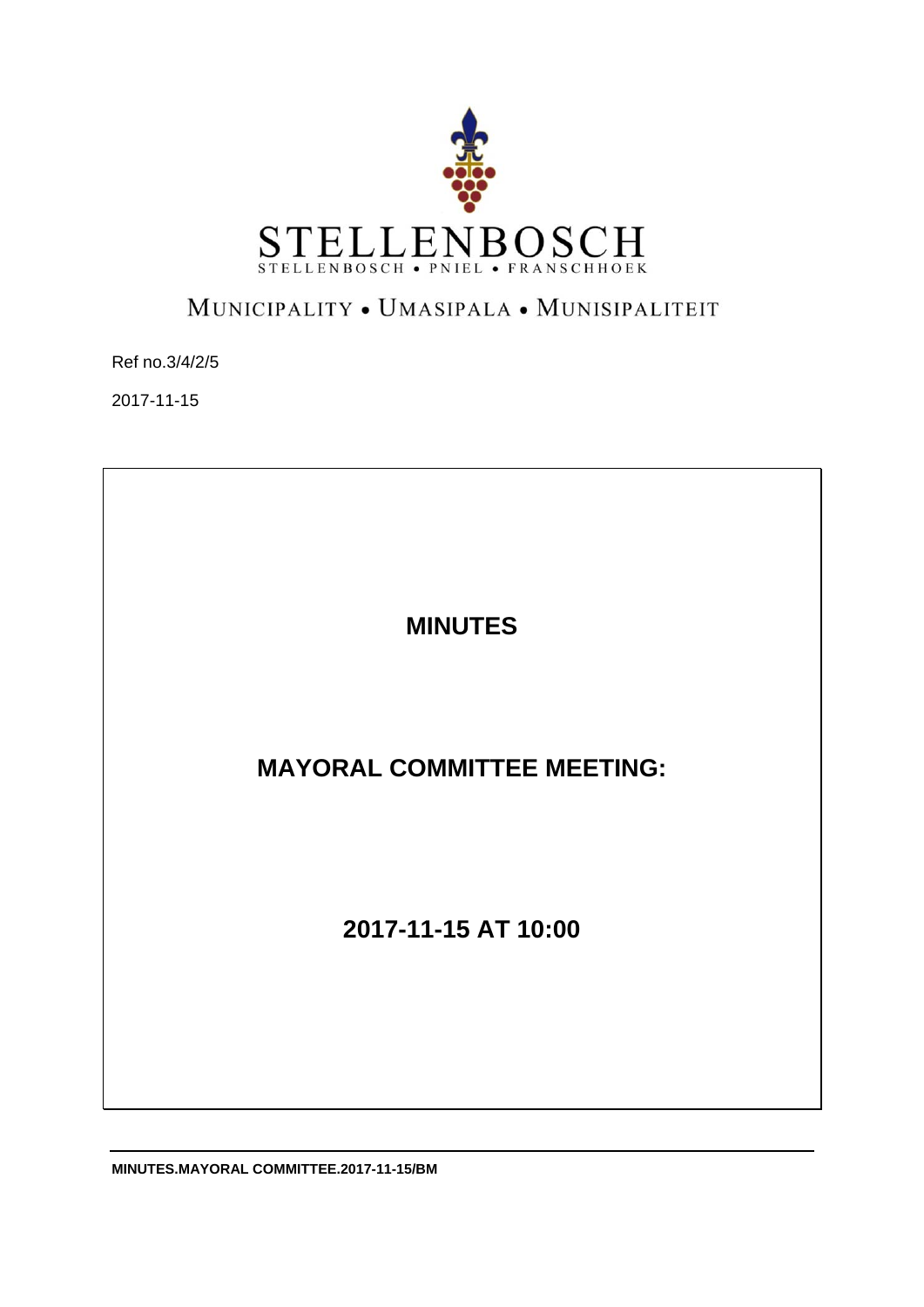#### **MINUTES**

#### **MAYORAL COMMITTEE MEETING**

#### **2017-11-15**

## **TABLE OF CONTENTS**

#### **ITEM SUBJECT PAGE**

# **1. OPENING AND WELCOME**

| 1.1 | COMMUNICATION BY THE CHAIRPERSON |
|-----|----------------------------------|
|-----|----------------------------------|

1.2 DISCLOSURE OF INTERESTS

**2. APPLICATIONS FOR LEAVE OF ABSENCE** 

# **3. CONFIRMATION OF MINUTES**

The minutes of the Mayoral Committee held on **2017-10-11,** refers.

**(The minutes are distributed under separate cover) FOR CONFIRMATION.** 

| 4. | REPORT/S BY THE MUNICIPAL MANAGER RE OUTSTANDING RESOLUTIONS TAKEN AT<br><b>PREVIOUS MAYORAL COMMITTEE MEETINGS</b> |  |
|----|---------------------------------------------------------------------------------------------------------------------|--|
|    | <b>NONE</b>                                                                                                         |  |

#### **5.** STATUTORY MATTERS

| 5.1 | <b>COMMUNITY DEVELOPMENT AND COMMUNITY SERVICES: (PC: CLLR AR FRAZENBURG)</b> |  |
|-----|-------------------------------------------------------------------------------|--|
|     | <b>NONE</b>                                                                   |  |

| 5.2 | CORPORATE AND STRATEGIC SERVICES: (PC: CLLR E GROENEWALD (MS)) |  |
|-----|----------------------------------------------------------------|--|
|     | <b>NONE</b>                                                    |  |

| 5.3   | ECONOMIC DEVELOPMENT AND PLANNING: (PC: ALD JP SERDYN (MS))                                                                                                                               |    |
|-------|-------------------------------------------------------------------------------------------------------------------------------------------------------------------------------------------|----|
| 5.3.1 | APPLICATION FOR DEVIATION FROM THE PROVISIONS OF THE BY-LAW RELATING TO<br>THE CONTROL OF BOUNDARY WALLS AND FENCES ON ERF 9993, 14 GIHOND ROAD,<br>PARADYSKLOOF, STELLENBOSCH            | 3  |
| 5.3.2 | APPLICATION FOR A SPECIAL DEVELOPMENT ON ERF 7586, STELLENBOSCH                                                                                                                           | 4  |
| 5.3.3 | APPLICATION FOR A SPECIAL DEVELOPMENT ON ERF 7588, STELLENBOSCH                                                                                                                           | 6  |
| 5.3.4 | APPLICATION FOR THE DEVIATION FROM THE PROVISIONS OF THE BY-LAW<br>RELATING TO THE CONTROL OF BOUNDARY WALLS AND FENCES ON ERF 1202,<br><b>STELLENBOSCH</b>                               | 8  |
| 5.3.5 | STELLENBOSCH MUNICIPALITY MUNICIPAL SPATIAL DEVELOPMENT FRAMEWORK<br>(MSDF) STATUS QUO REPORTS                                                                                            | 9  |
| 5.3.6 | REQUEST FOR DELEGATION TO THE EXECUTIVE MAYOR TO<br><b>DECIDE</b><br>. ON<br>APPLICATIONS TO DEVIATE IN TERMS OF THE BY-LAW RELATING TO THE CONTROL<br>OF BOUNDARY WALLS AND FENCES, 2009 | 12 |

| -5.4  | <b>FINANCIAL SERVICES: (PC: CLLR S PETERS)</b>                     |  |
|-------|--------------------------------------------------------------------|--|
| 5.4.1 | MONTHLY FINANCIAL STATUTORY REPORTING: DEVIATIONS FOR OCTOBER 2017 |  |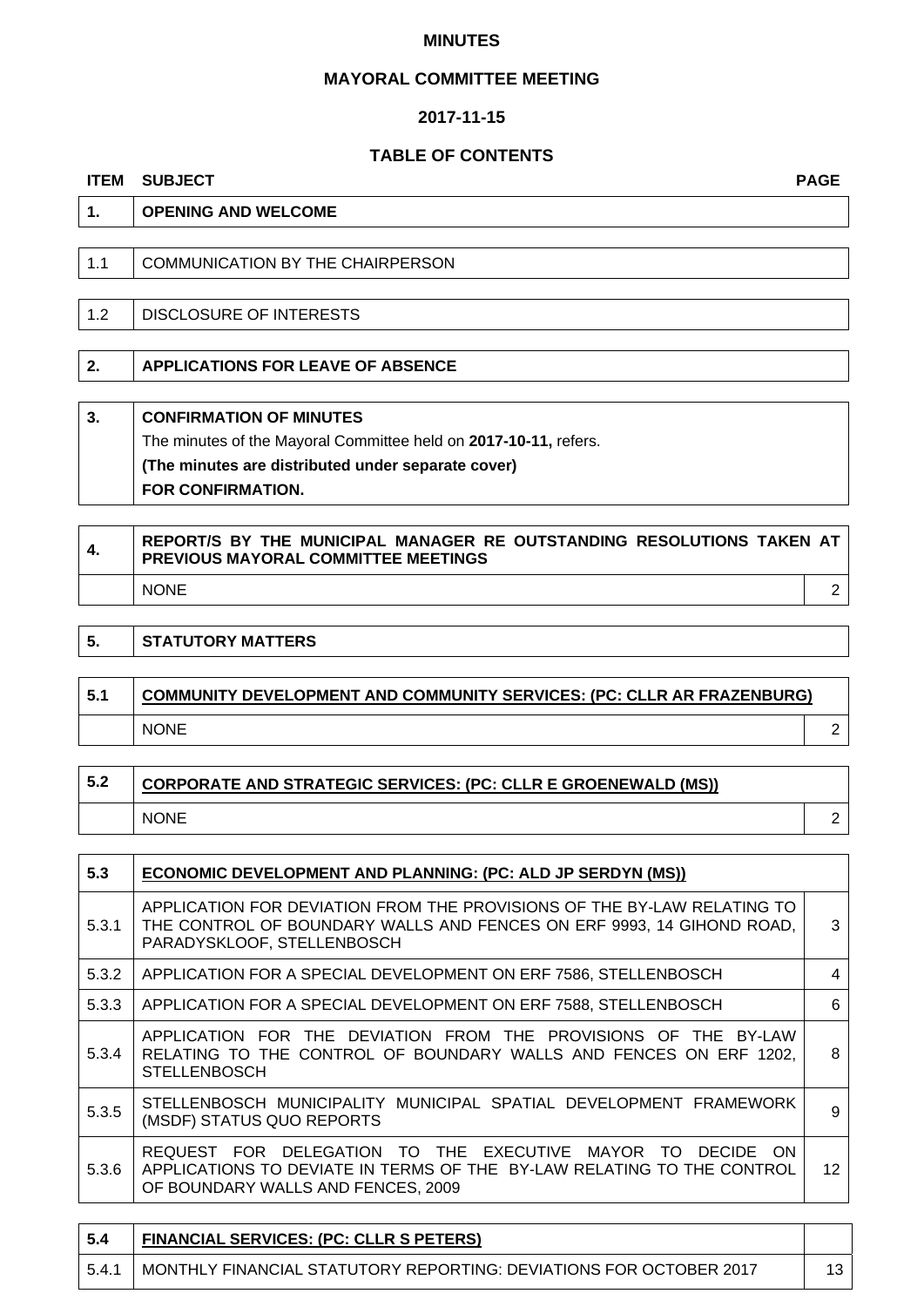| 5.4.2 | PROPOSED WRITE-OFF OF IRRECOVERABLE DEBT                                                                                                                                                                                                                                                                                                                                                                                                    | 16 |
|-------|---------------------------------------------------------------------------------------------------------------------------------------------------------------------------------------------------------------------------------------------------------------------------------------------------------------------------------------------------------------------------------------------------------------------------------------------|----|
|       |                                                                                                                                                                                                                                                                                                                                                                                                                                             |    |
| 5.5   | <b>HUMAN SETTLEMENTS: (PC: CLLR PW BISCOMBE)</b>                                                                                                                                                                                                                                                                                                                                                                                            |    |
| 5.5.1 | PROPOSED DISPOSAL (THROUGH A LAND AVAILABILITY AGREEMENT) OF MUNICIPAL LAND, A<br>PORTION OF PORTION 4 OF FARM NO 527 AND A PORTION OF THE REMAINDER OF FARM 527,<br>BOTH LOCATED IN JAMESTOWN, STELLENBOSCH AND THE APPOINTMENT OF A TURNKEY<br>DEVELOPER IN ORDER TO FACILITATE THE DELIVERY OF STATE SUBSIDIZED HOUSING UNITS,<br>SERVICED SITES FOR AFFORDABLE HOUSING UNITS, GAP HOUSING UNITS AND HIGH INCOME<br><b>HOUSING UNITS</b> | 17 |
| 5.5.2 | DEVELOPMENT OF ZONE O AND THE HOUSING ALLOCATION CRITERIA FOR THE<br>PHASE 2B AND 2C (277 SITES), WATERGANG, KAYAMANDI                                                                                                                                                                                                                                                                                                                      | 19 |
| 5.5.3 | VARIOUS ISSUES: VLOTTENBURG HOUSING PROJECTS: WAY FORWARD                                                                                                                                                                                                                                                                                                                                                                                   | 21 |

| 5.6   | <b>INFRASTRUCTURE: (PC: CLLR J DE VILLIERS)</b>                                                                                 |    |
|-------|---------------------------------------------------------------------------------------------------------------------------------|----|
| 5.6.1 | AMENDMENT OF DEVELOPMENT CHARGE TARIFF STRUCTURE                                                                                | 23 |
| 5.6.2 | APPROVAL OF THE ELECTRICAL SERVICES BY-LAW AND ADMISSION OF GUILT FINES                                                         | 25 |
| 5.6.3 | FUNDING FOR CONSTRUCTION OF THE UPGRADE OF TECHNO AVE. TECHNO PARK                                                              | 27 |
| 5.6.4 | PROGRESS WITH THE PLANNING OF AN INTEGRATED PUBLIC TRANSPORT SERVICE<br>NETWORK AND THE PROVINCIAL SUSTAINABLE TRANSPORT SYSTEM | 28 |
| 5.6.5 | PNIEL ELECTRICITY TAKE-OVER: IN PRINCIPLE APPROVAL OF THE MEMORANDUM OF<br>AGREEMENT                                            | 30 |

| 5.7 | <b>PARKS, OPEN SPACES AND ENVIRONMENT: (PC: CLLR N JINDELA)</b> |  |
|-----|-----------------------------------------------------------------|--|
|     | <b>NONE</b>                                                     |  |
|     |                                                                 |  |

| 5.8   | <b>PROTECTION SERVICES: (PC: CLLR Q SMIT)</b> |    |
|-------|-----------------------------------------------|----|
| 5.8.1 | ADDITION OF SMOKE ALARM TO FIRE KIT           | ب? |
| 5.8.2 | <b>FESTIVE SEASON READINESS</b>               | າເ |

| 5.9   | YOUTH, SPORT AND CULTURE: (PC: CLLR XL MDEMKA (MS))                                                             |    |
|-------|-----------------------------------------------------------------------------------------------------------------|----|
| 5.9.1 | SPORTS GROUNDS: WRITING OFF OUTSTANDING DEBT                                                                    | 33 |
| 5.9.2 | REPORT ON THE PROGRESS OF THE IMPLEMENTATION OF THE SPORT FACILITIES<br>MANAGEMENT PLAN: DRAFT LEASE AGREEMENTS | 34 |

| 6. | <b>REPORTS SUBMITTED BY THE MUNICIPAL MANAGER</b> |    |
|----|---------------------------------------------------|----|
|    | <b>NONE</b>                                       | 36 |

| <b>REPORTS SUBMITTED BY THE EXECUTIVE MAYOR</b> |    |
|-------------------------------------------------|----|
| <b>NONE</b>                                     | 36 |

| 8. | <b>MOTIONS AND QUESTIONS RECEIVED BY THE MUNICIPAL MANAGER</b> |    |
|----|----------------------------------------------------------------|----|
|    | <b>NONE</b>                                                    | 36 |

 $\overline{\phantom{0}}$ 

 $\overline{\phantom{0}}$ 

| 9.  | <b>URGENT MATTERS</b>                        |
|-----|----------------------------------------------|
| 10. | <b>MATTERS TO BE CONSIDERED IN-COMMITTEE</b> |

<u> 1989 - Johann Stein, marwolaethau a bhann an t-Amhain an t-Amhain an t-Amhain an t-Amhain an t-Amhain an t-A</u>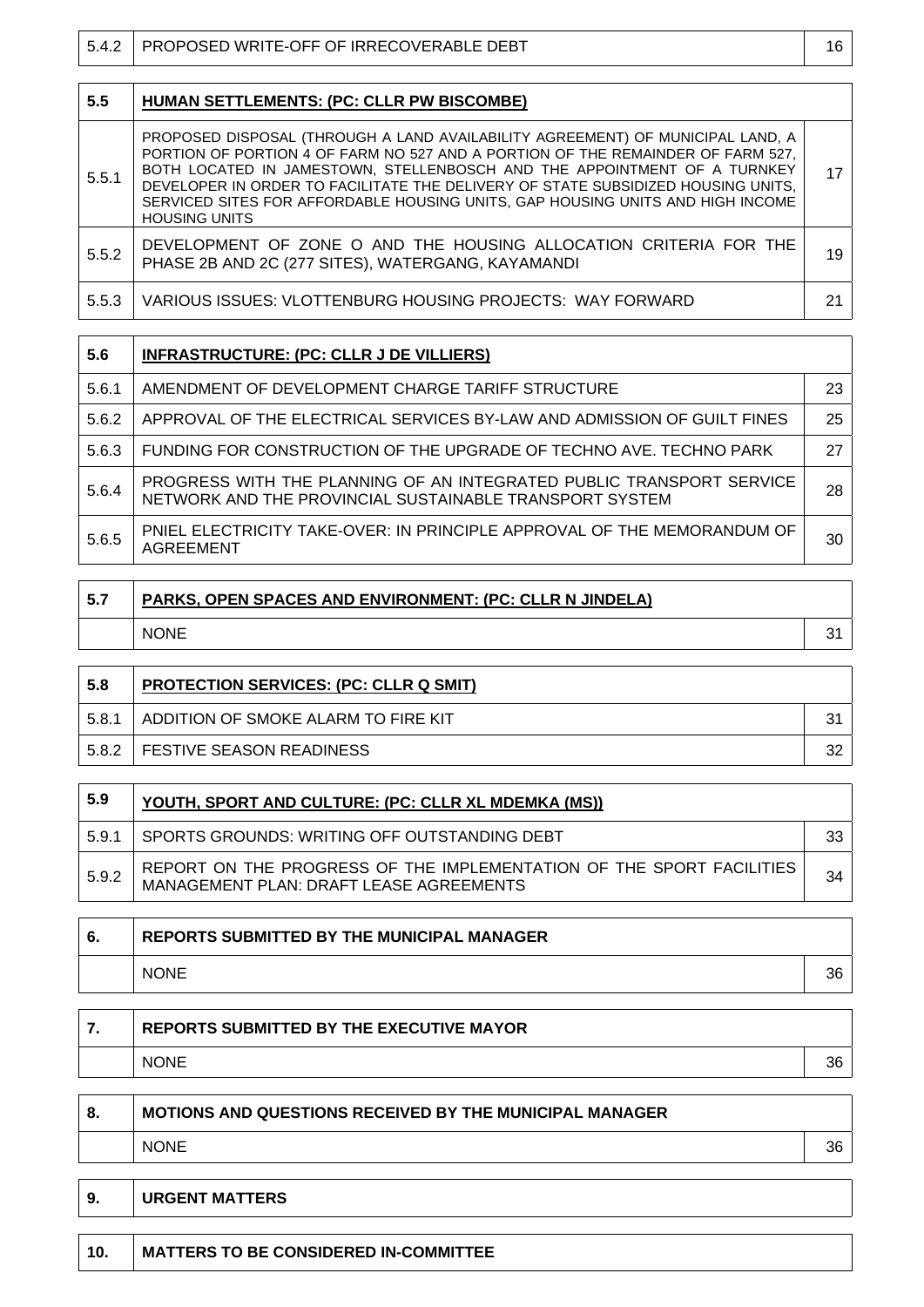#### **MINUTES OF THE MAYORAL COMMITTEE MEETING HELD ON 2017-11-15 AT 10:00 IN THE COUNCIL CHAMBER, TOWN HOUSE, PLEIN STREET, STELLENBOSCH**

- **PRESENT:** Executive Mayor, Ald GM Van Deventer (Ms) **(Chairperson)**  Deputy Executive Mayor, Cllr N Jindela
- **Ald:** JP Serdyn (Ms)
- **Councillors:** PW Biscombe AR Frazenburg E Groenewald (Ms) XL Mdemka (Ms) S Peters Q Smit
- **Also Present:** Councillor FJ Badenhorst Councillor PR Crawley (Ms) Councillor N Olayi Councillor WC Petersen (Ms) Councillor WF Pietersen
- **Officials:** Municipal Manager (G Mettler (Ms)) Director: Strategic and Corporate Services (A de Beer (Ms)) Director: Community and Protection Services (G Esau) Chief Financial Officer (M Wüst) Director: Human Settlements (T Mfeya) B de la Bat deputizing for Director: Economic Development and Planning Chief Audit Executive (F Hoosain) Manager: Land Use Management (H Dednam (Ms)) Manager: Property Management (P Smit) Head: Committee Services (EJ Potts) Committee Clerk (B Mgcushe (Ms)) Committee Clerk (N Mbali (Ms)) \*\*\*\*\*\*\*\*\*\*\*\*\*\*\*\*\*\*\*\*\*\*\*\*\*\*\*\*\*\*\*\*\*\*\*\*\*\*\*\*\*\*\*\*\*\*\*\*\*\*\*\*\*

#### **1. OPENING AND WELCOME**

The Executive Mayor welcomed everyone present.

# **1.1 COMMUNICATION BY THE CHAIRPERSON**

The Executive Mayor attended a Workshop on Revenue where provincial Ministry urged municipalities to spend at least 40% of their capital budget by end December 2017. The Executive Mayor expressed her concern over Stellenbosch Municipality's current spending pattern.

The Executive Mayor congratulated the Director: Human Settlements (T Mfeya) and his directorate for receiving the National Govan Mbeki Award for the Jamestown Project.

**1**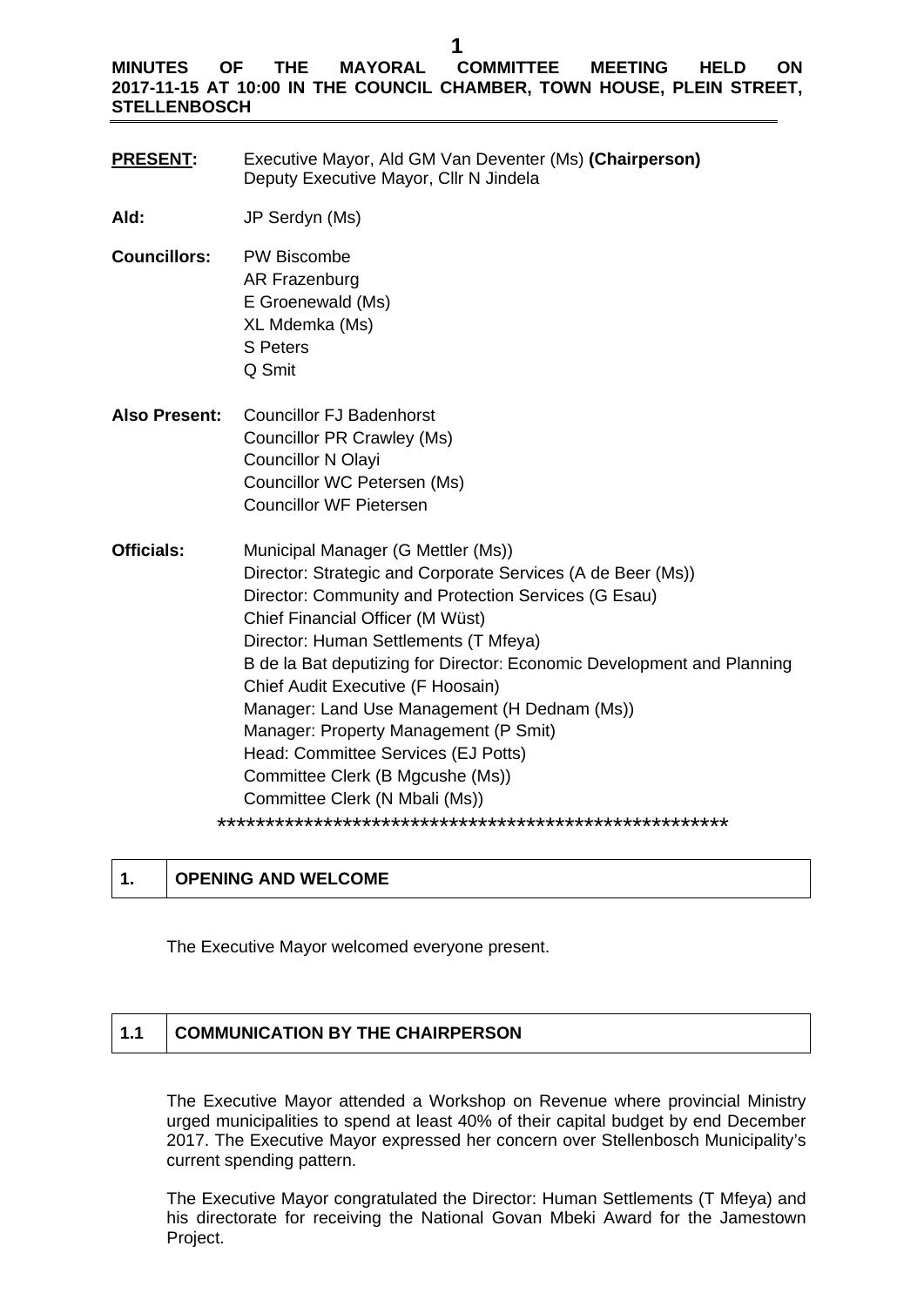#### **1.2 DISCLOSURE OF INTERESTS**

NONE

### **2. APPLICATIONS FOR LEAVE OF ABSENCE**

The following applications for leave were approved in terms of the Rules of Order of Council:-

Councillor J De Villiers – 15 November 2017 Director: Economic Dev. and Planning (D Lombaard) – 15 November 2017

#### **3. CONFIRMATION OF PREVIOUS MINUTES**

The minutes of the Mayoral Committee Meetings held on 2017-10-11 were **confirmed as correct, subject to the amendment that the resolution on item 5.3.8 be changed to read the same as the resolution on item 5.3.6.** 

# **4. REPORT/S BY THE MUNICIPAL MANAGER RE OUTSTANDING RESOLUTIONS TAKEN AT PREVIOUS MAYORAL COMMITTEE MEETINGS**

NONE

Г

┱

| -5. | <b>STATUTORY MATTERS</b>                     |                    |            |                  |                  |
|-----|----------------------------------------------|--------------------|------------|------------------|------------------|
| 5.1 | <b>COMMUNITY</b><br>(PC: CLLR AR FRAZENBURG) | <b>DEVELOPMENT</b> | <b>AND</b> | <b>COMMUNITY</b> | <b>SERVICES:</b> |

**NONE** 

|  | 5.2 CORPORATE AND STRATEGIC SERVICES: (PC: CLLR E GROENEWALD (MS) |
|--|-------------------------------------------------------------------|
|--|-------------------------------------------------------------------|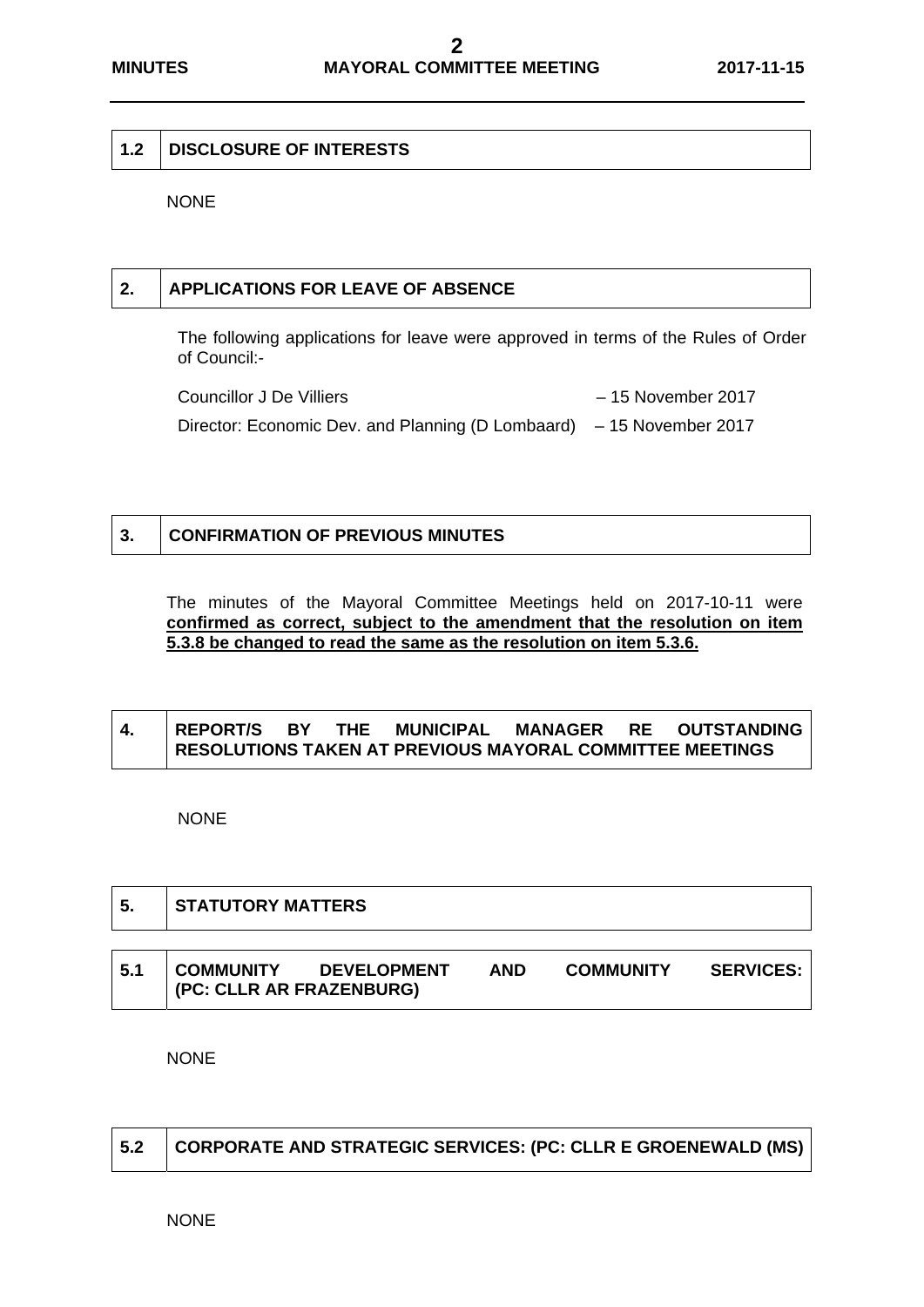#### **5.3 ECONOMIC DEVELOPMENT AND PLANNING: (PC: ALD JP SERDYN (MS))**

#### **5.3.1 APPLICATION FOR DEVIATION FROM THE PROVISIONS OF THE BY-LAW RELATING TO THE CONTROL OF BOUNDARY WALLS AND FENCES ON ERF 9993, 14 GIHOND ROAD, PARADYSKLOOF, STELLENBOSCH**

#### **1. PURPOSE OF REPORT**

To enable an informed decision on the waiver from the By-Law Relating to the Control of Boundary Walls and Fences. The application is **recommended for refusal**.

#### **2. BACKGROUND**

There is no relevant background information that has a bearing on the current application.

#### **MAYORAL COMMITTEE MEETING: 2017-11-15: ITEM 5.3.1**

#### **RESOLVED**

#### **That it be recommended to Council:**

that the application for deviation from the By-law Relating to the Control of Boundary Walls and Fences to enable the owner to construct a 2,4m high boundary wall on a portion of the street and common boundary on Erf 9993, Stellenbosch, as indicated on the attached Drawing No. STB9993, dated May 2017, drawn by Fineline (See **APPENDIX 2**), be **refused.** 

| Meetina: | Mavco: 2017-11-15 | Submitted by Directorate: | Planning & Economic Development |
|----------|-------------------|---------------------------|---------------------------------|
| Ref no:  | 1/2/1/2           | Author                    | D Lombaard                      |
| Collab:  | 543005            | Referred from:            |                                 |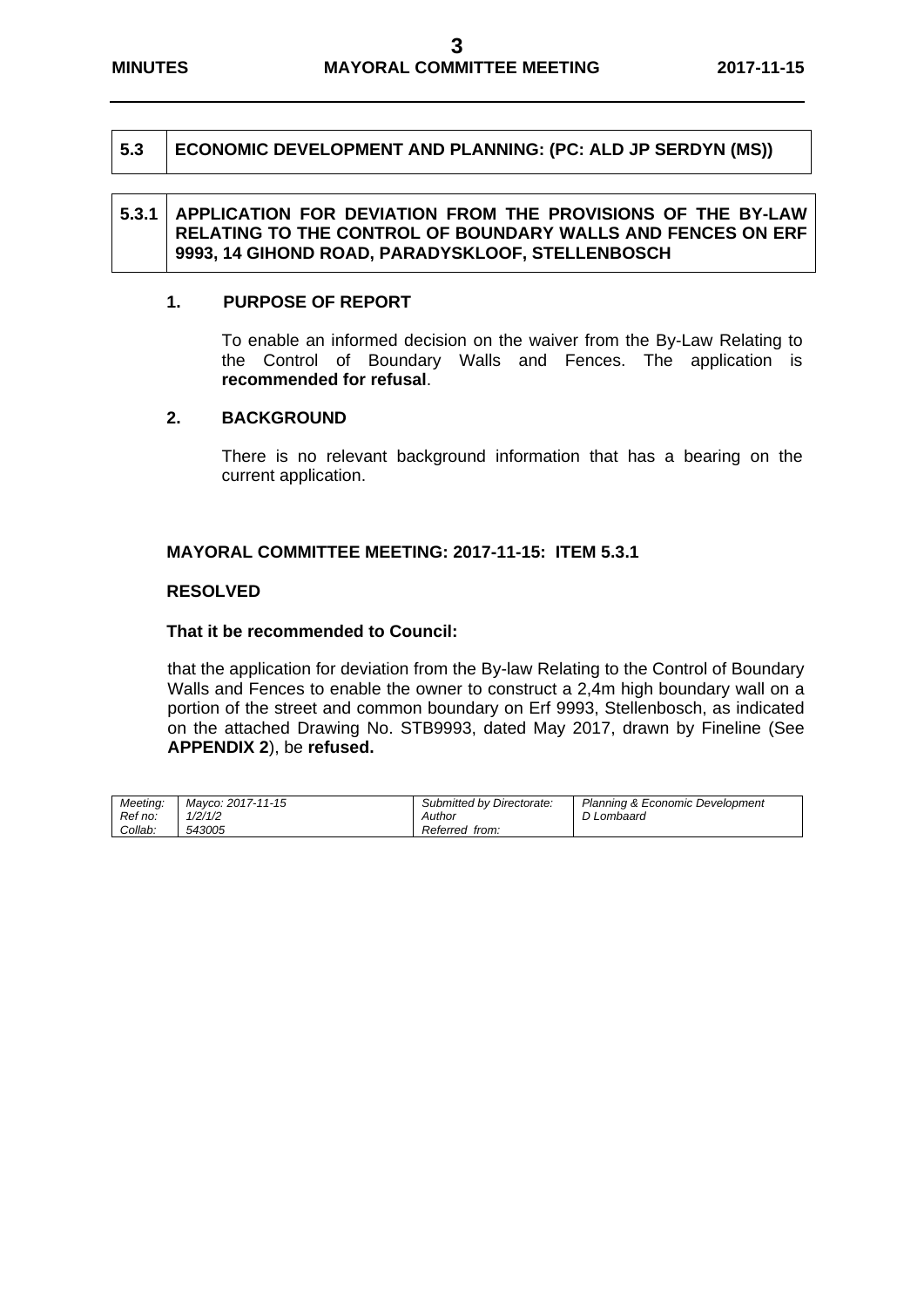#### **5.3.2 APPLICATION FOR A SPECIAL DEVELOPMENT ON ERF 7586, STELLENBOSCH**

#### **1. PURPOSE OF REPORT**

To enable a decision on the application for a special development on erf 7586, Stellenbosch**.** The application is **recommended for approval.** 

#### **2. BACKGROUND**

Erf 7586, Stellenbosch is zoned *Specific Business*; i.e. the erf has development rights as permitted in the *General Business* zone (to be finalised through negotiations with Council). The application under consideration is for the land owner to develop a two storey building comprising basement parking with shops and offices on the ground and first floor of the building.

#### **MAYORAL COMMITTEE MEETING: 2017-11-15: ITEM 5.3.2**

#### **RESOLVED**

#### **That it be recommended to Council:**

 that **approval is granted** in terms of Section 10.7.2 of the Stellenbosch Municipality's Zoning Scheme Regulations (1996) for a Special Development on Erf 7586, Stellenbosch to permit the construction of a commercial building consisting of shops and offices, subject to the following conditions:

- 1. That the approval applies only to the Special Development as applied for and shall not be construed as authority to depart from any other legal prescriptions or requirements from Council;
- 2. That the development shall be limited to shops and offices only;
- 3. That the development shall be limited to a 2-storey building as defined in the Urban Design Framework (attached as **APPENDIX 5**) with basement parking, shops, restaurants, liquor store, offices and flats above ground floor only as indicated on the attached Site Development Plan, Plan number 2970-A-102, Dated 03 April 2014, attached as **APPENDIX 2**;
- 4. That building plans must be submitted to this municipality for approval, prior to any building work commencing onsite;
- 5. That the building plans must adhere to the stipulations of Heritage Western Cape as per the letter dated 17/8/2016;
- 6. That the conditions imposed by the Directorate Engineering Services in their memo dated: 15 July 2017attached as **APPENDIX 4,** be adhered to;
- 7. That an advertising theme be submitted to the Municipality for approval and that the theme complies with the relevant signage policy of Council prior to any signage being fixed to the building;
- 8. That the relevant business licence be obtained, if required; and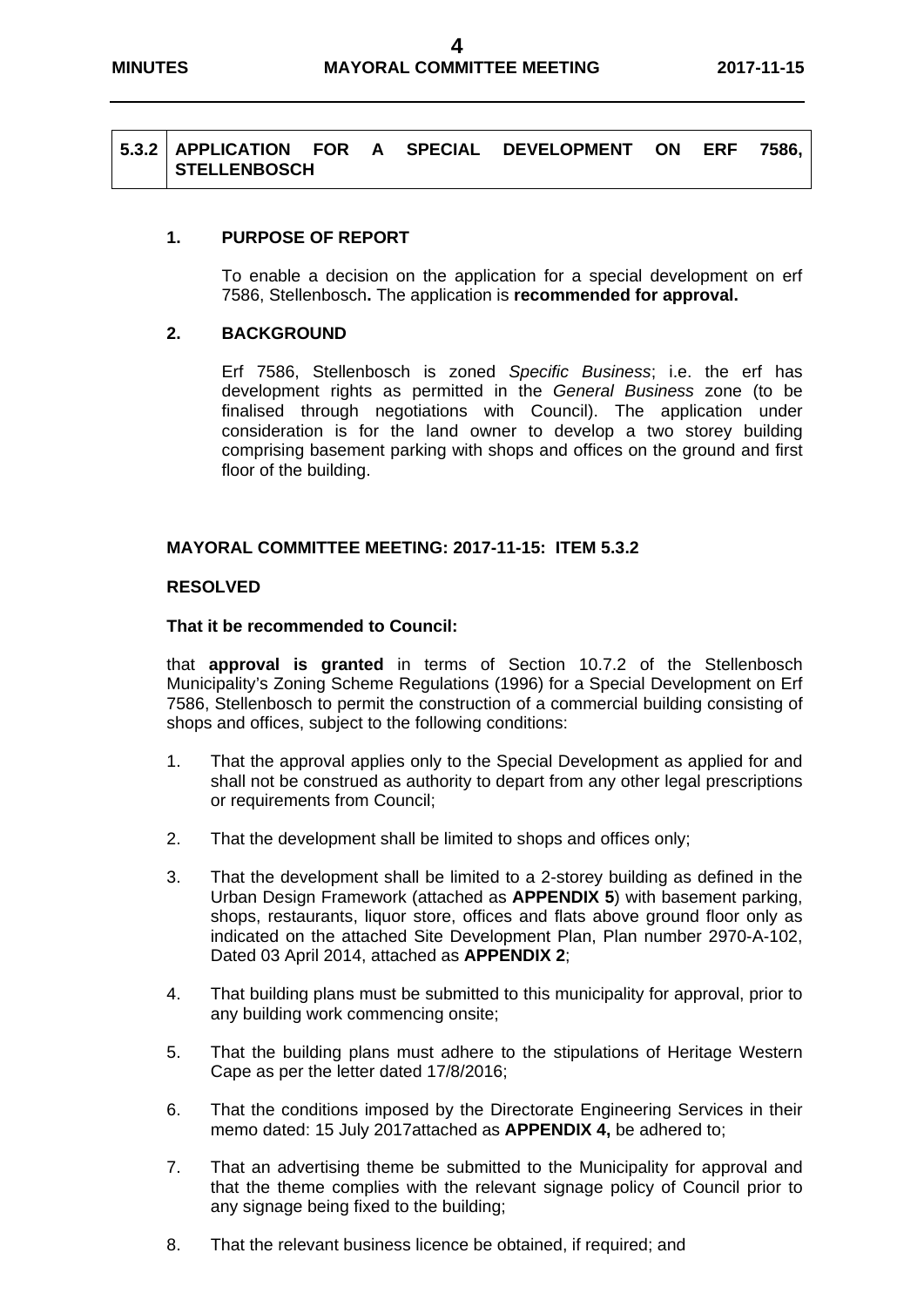9. That this Council reserves the right to impose further conditions if deemed necessary.

#### **REASON FOR RECOMMENDATION**

The land use is considered desirable as it is in line with the municipal planning policies and principles; constitutes infill development of underutilised land; will lead to the optimal use and appropriate densification; is compatible with and will complement the surrounding land uses; will have a positive impact on the local economy; will broaden the municipal tax base; and will lead to efficient use of existing services and facilities.

| <b>Meeting:</b> | Mavco:2017-11-15       | <b>Submitted by Directorate:</b> | Economic Development & Planning Services  |
|-----------------|------------------------|----------------------------------|-------------------------------------------|
| <b>Ref No:</b>  | 15/3/12/1 & 7/2/2/1/15 | Author:                          | Director: Planning & Economic Development |
| Collab:         |                        | <b>Referred from:</b>            |                                           |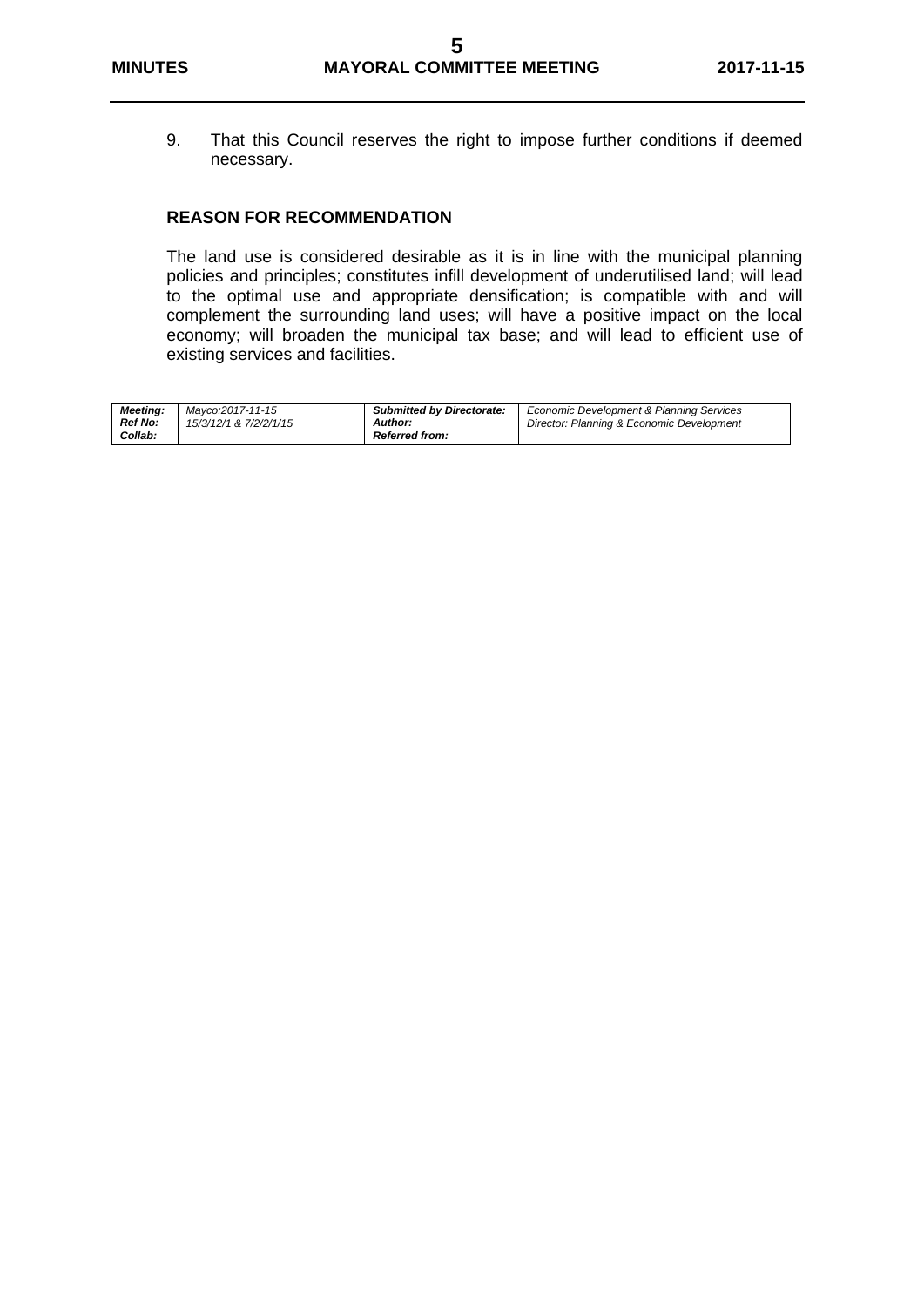#### **5.3.3 APPLICATION FOR A SPECIAL DEVELOPMENT ON ERF 7588, STELLENBOSCH**

#### **1. PURPOSE OF REPORT**

To enable a decision on the application for a special development on erf 7588, Stellenbosch. The application is **recommended for approval.**

#### **2. BACKGROUND**

Erf 7588, Stellenbosch is zoned *Specific Business*; i.e. the erf has development rights as permitted in the *General Business* zone (to be finalised through negotiations with Council). The application under consideration is for the land owner to develop basement parking with offices and flats above ground floor level on the subject property. The proposed development will consist of a three storey building.

#### **MAYORAL COMMITTEE MEETING: 2017-11-15: ITEM 5.3.3**

#### **RESOLVED**

#### **That it be recommended to Council:**

 that **approval is granted** in terms of Section 10.7.2 of the Stellenbosch Municipality's Zoning Scheme Regulations (1996) for a Special Development on Erf 7588, Stellenbosch to permit the construction of a mixed use building consisting of basement parking, offices and flats above ground level, subject to the following conditions:

- 1. That the approval applies only to the application under consideration and shall not be construed as authority to depart from any other legal prescriptions or requirements from Council;
- 2. That the development shall be limited to a 3-storey building (basement, ground floor and  $1<sup>st</sup>$  floor) with basement parking, shops, restaurants, liquor store, offices and flats above ground floor only as indicated on the attached Site Development Plan, Plan number J3083-A-101-2, Dated October 2013;
- 3. That building plans must be submitted to this municipality for approval, prior to any building work commencing onsite;That the building plans submitted to Council for approval is substantially the same as the approved Site Development;
- 4. That the building plans must comply with the conditions imposed by Heritage Western Cape and must be endorsed by the relevant Heritage body;
- 5. That the conditions imposed by the Directorate: Engineering Services in their memo dated 15 July 2017 attached as **APPENDIX 4,** be adhered to prior to building plans being submitted to Council for approval;
- 6. That a detailed landscaping plan is submitted for approval with the building plans and that the landscaping plan be to the satisfaction of the Directorate: Community Services;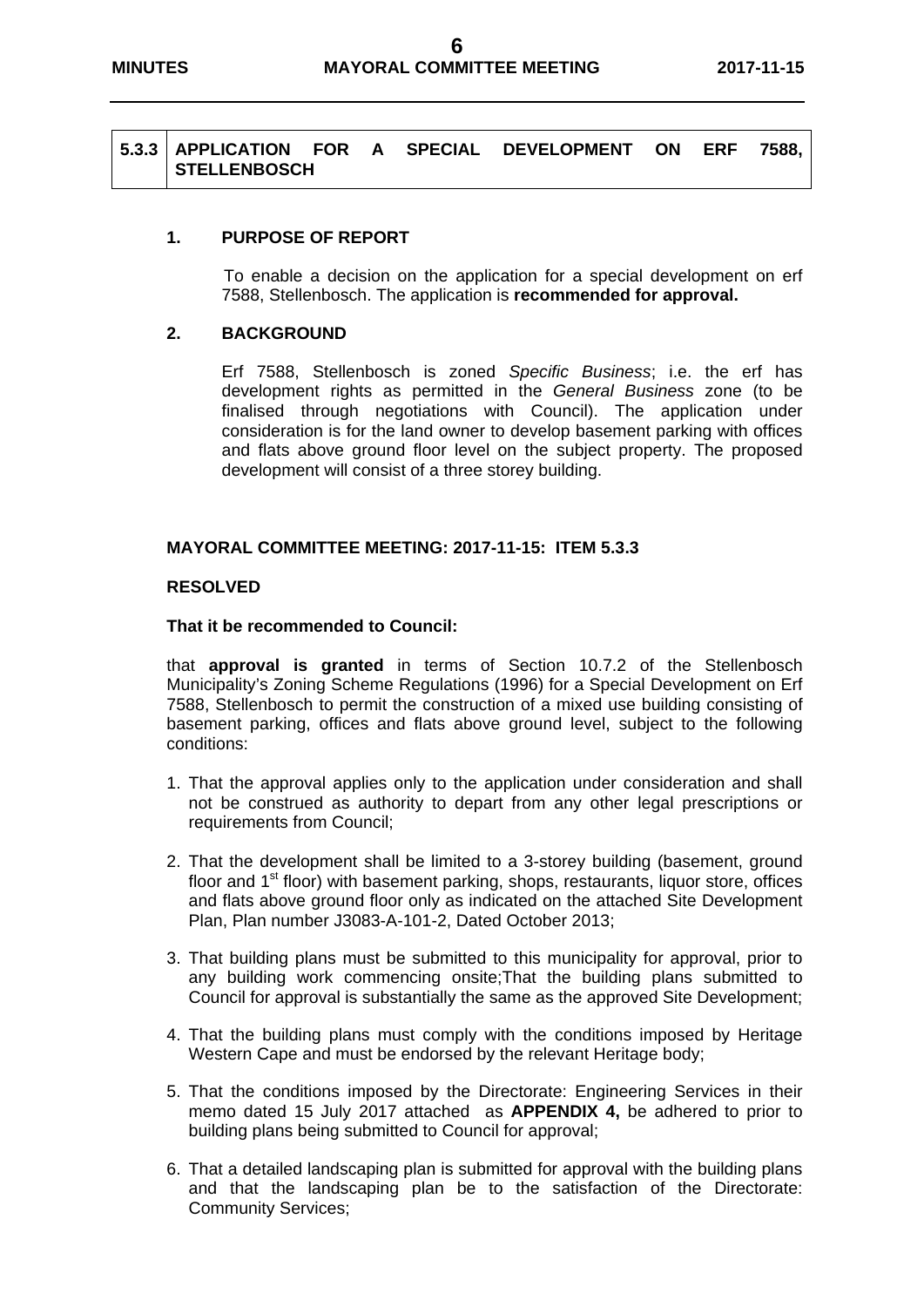- 7. That the landscaping shall be implemented prior to an occupational certificate being issued for the building;
- 8. That the refuse room be placed in such a position on the property to have minimal impact on the streetscape and to form part of architecture of the building;
- 9. That any vehicle servicing the refuse room should at all times have minimal impact on the existing traffic flow within the street;
- 10. That an advertising theme be submitted to the Municipality for approval and that the theme complies with the relevant signage policy of Council prior to any signage being fixed to the building;
- 11. That the relevant business licence be obtained if required; and
- 12. That this Council reserves the right to impose further conditions if deemed necessary.

#### **REASON FOR RECOMMENDATION**

The proposed development of the subject property is considered desirable as it is in line with the municipal planning policies and principles and constitutes infill development of underutilised land. The proposal is compatible with the surrounding land uses. The proposal will have a positive impact on the local economy and will broaden the municipal tax base. The proposal will also facilitate the efficient use of existing services and facilities.

| Meetina: | Mavco: 2017-11-15 | Submitted by Directorate: | Planning & Economic Development |
|----------|-------------------|---------------------------|---------------------------------|
| Ref no:  | 1/2/1/2           | Author                    | D Lombaard                      |
| Collab:  |                   | Referred from:            |                                 |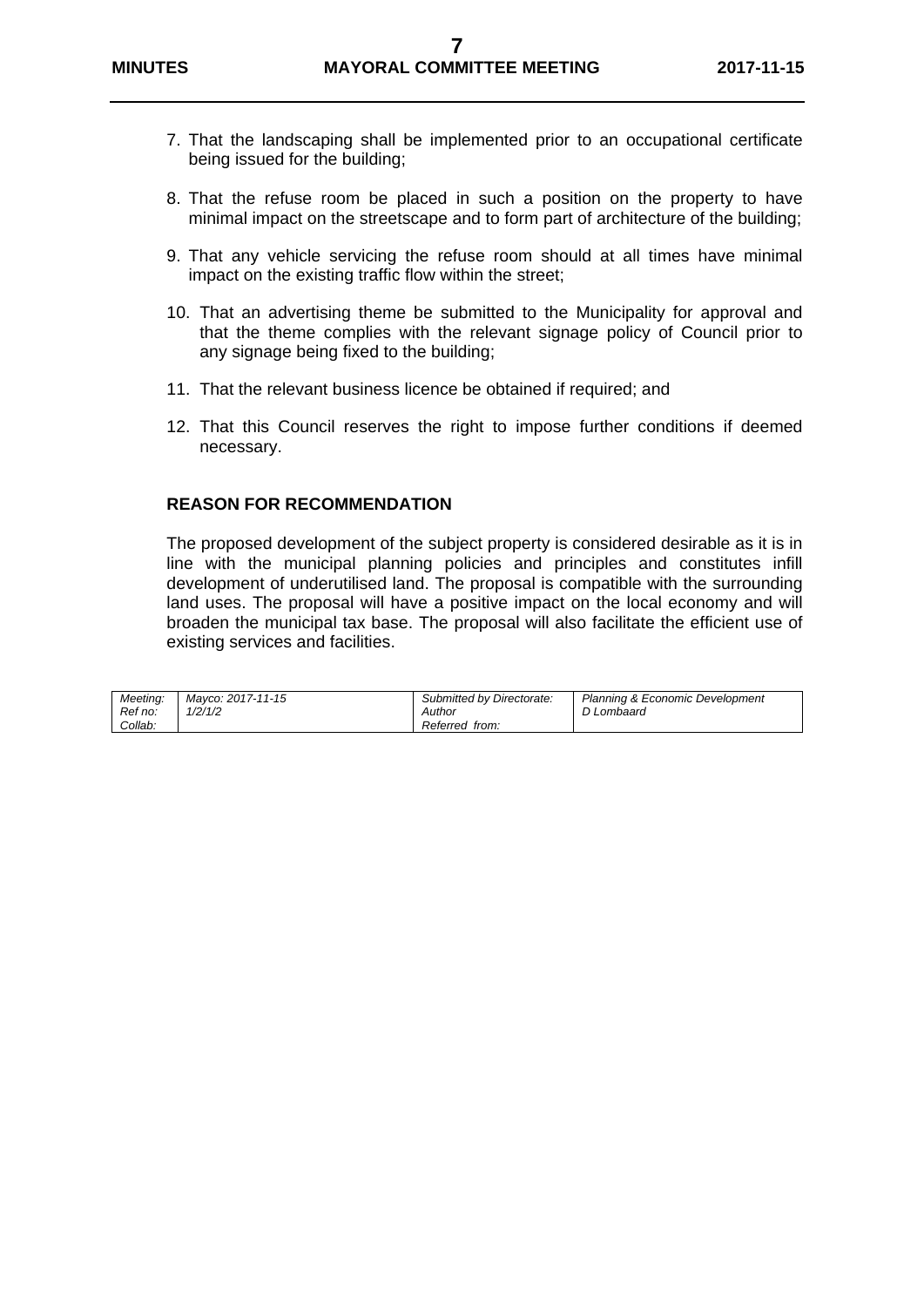#### **5.3.4 APPLICATION FOR THE DEVIATION FROM THE PROVISIONS OF THE BY-LAW RELATING TO THE CONTROL OF BOUNDARY WALLS AND FENCES ON ERF 1202, STELLENBOSCH**

#### **1. PURPOSE OF REPORT**

To enable Council to make an informed decision on the waiver from the By-Law Relating to the Control of Boundary Walls and Fences. The application is **recommended for approval**.

#### **2. BACKGROUND**

*This item served before the Mayoral Committee meeting held on 11 October 2017 and was referred back for the Manager: Spatial Planning, Heritage and Environment to provide additional comment. See APPENDIX 9 for the additional comment.* 

#### **MAYORAL COMMITTEE MEETING: 2017-11-15: ITEM 5.3.4**

#### **RESOLVED**

#### **That it be recommended to Council:**

that approval be granted for the application to deviate from the By-law Relating to the Control of Boundary Walls and Fences to enable the owner to construct a 2,4m high solid wall on the rear boundary of Erf 1202, Stellenbosch, as indicated on the attached Drawing No. CD101, dated April 2016, drawn by Innovative Designs Architectural Designers (See **APPENDIX 3**), subject to the conditions contained in **APPENDIX 1.** 

#### **CONDITIONS IMPOSED:**

- **1.** The approval applies only to the application for the waiver from the subject bylaw in question and shall not be construed as authority to depart from any other legal prescription or requirements from council;
- **2.** Building plans must be submitted to this municipality for approval, prior to any building work commencing onsite;
- **3.** The proposed wall must have the same finishes as the existing wall on the neighbouring property which is Erf 1205, Stellenbosch; and
- **4.** This Municipality reserves the right to impose further conditions if deemed necessary.

| Meetina: | Mavco: 2017-11-15 | Submitted by Directorate: | Planning & Economic Development |
|----------|-------------------|---------------------------|---------------------------------|
| Ref no:  | /2/1/2            | Author                    | D Lombaard                      |
| Collab:  | 543005            | Referred from:            |                                 |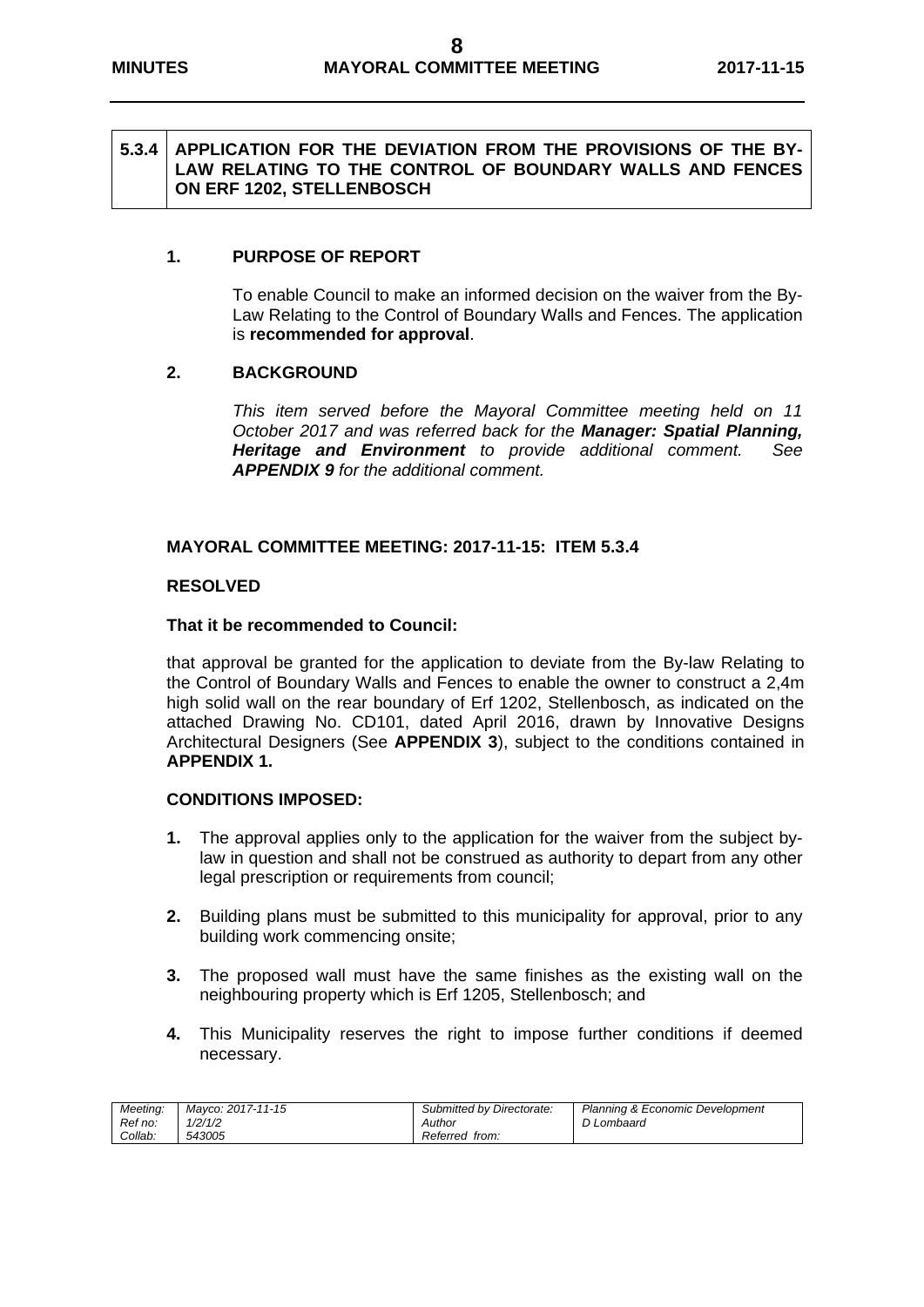#### **5.3.5 STELLENBOSCH MUNICIPALITY MUNICIPAL SPATIAL DEVELOPMENT FRAMEWORK (MSDF) STATUS QUO REPORTS**

#### **1. PURPOSE OF REPORT**

To submit a status quo report in terms of Section 6(2) of the Stellenbosch Land Use Planning Bylaw (2015) to Council.

After consideration of the comments of the intergovernmental steering committee, the project committee must finalise the *status quo* report and submit it to the Council for adoption.

#### **2. BACKGROUND**

Council resolved at their meeting of 2016-10-05 (Item 7.4.4) to:

- (a) proceed with the development of a Municipal Spatial Development Framework for Stellenbosch Municipality (WC024) (MSDF);
- (b) establish an intergovernmental steering committee (IGSC) to compile or amend its municipal spatial development framework in terms of Section 11 of the Land Use Planning Act;
- (c) establish a project committee;
- (d) proceed with all administrative functions to oversee the compilation of a first draft of the Municipal Spatial Development Framework for Council approval in terms of the Municipal Systems Act (2000); the Land Use Planning By-law (2015), Land Use Planning Act (2014) and the Spatial Planning Land Use Management Act (2013); and
- (e) use the MSDF as a platform to consider and align the following:
	- (i) Strategic Environmental Management Framework (SEMF)
	- (ii) Rural Area Plan (RAP)
	- (iii) Urban Development Strategy leading to a Stellenbosch WCO24 SDF
	- (iv) Heritage Resources Inventory
	- (v) Integrated Human Settlement Plan
	- (vi) Klapmuts Local Spatial Development Framework (LSDF)
	- (vii) Stellenbosch LSDF amendment to be compliant with SPLUMA
	- (viii) Jonkershoek LSDF amendment to be compliant with SPLUMA
- (f) proceed with the amendment of the current approved MSDF to be aligned with the 2017/18 IDP; and
- (g) both the amendment of the existing MSDF and the compilation of the new MSDF run concurrently with the Integrated Development Planning cycle.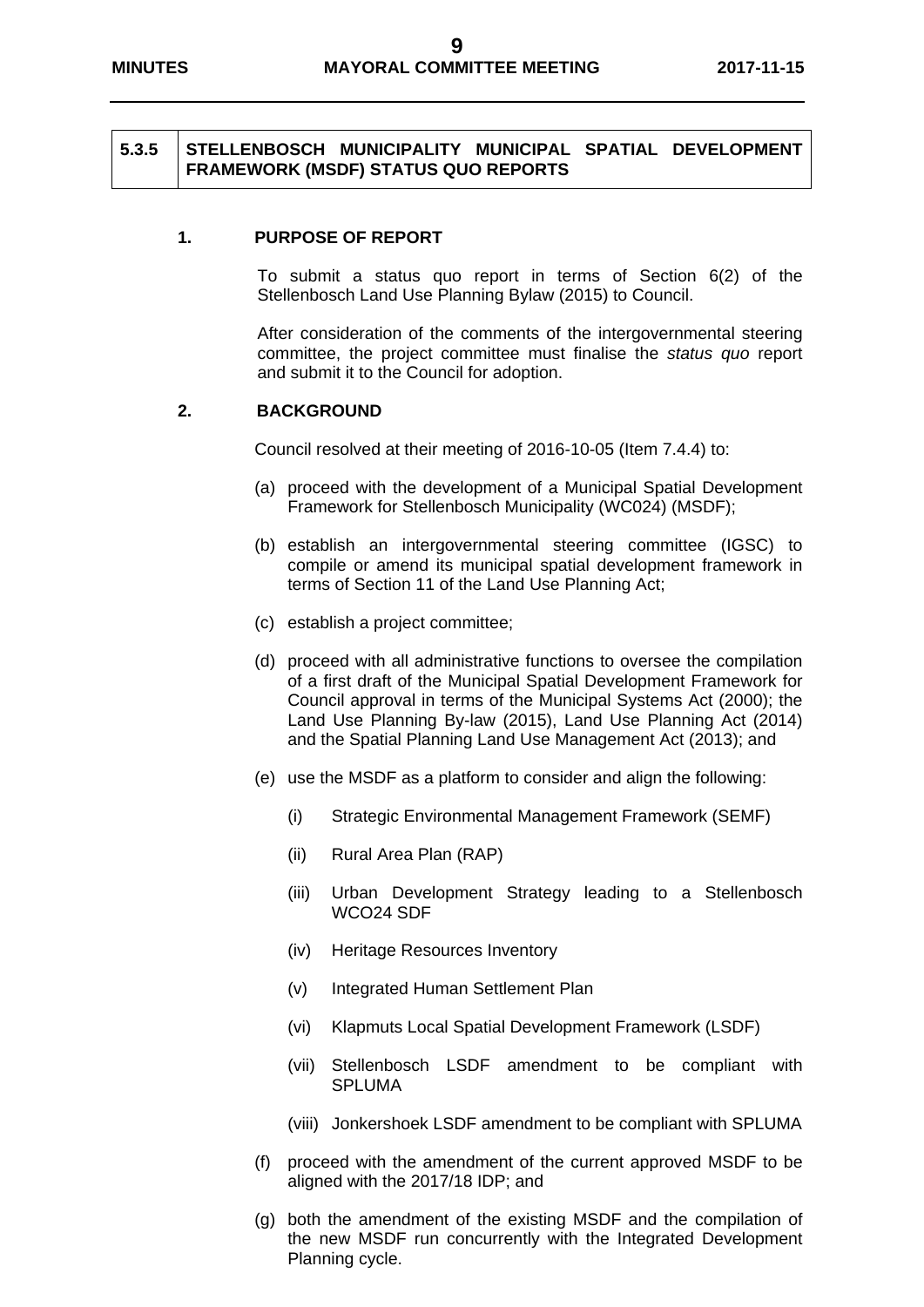Since the above resolution was taken, the Intergovernmental Steering Committee was firmly established and met successfully on 4 occasions to discuss the progress of the various projects. The status quo reports were distributed amongst all members of the ISC for input. Only 4 comments were received and are attached as **Annexure 1.** 

The following comments were received:

- Western Cape Government: Environmental Affairs & Development Planning – *Comment on the Urban Development Study (Status Quo Report);*
- Western Cape Government: Environmental Affairs & Development Planning – *Comment on the Klapmuts Special Development Area Economic Feasibility Study Draft Report;*
- Western Cape Government: Human Settlements *Comment on the Klapmuts Special Development Area EFS Draft Report*
- Western Cape Government: Transport & Public Works *General comment on the Klapmuts Special Development Area EFS Status Quo Report*

The municipality appointed different consultants to assist with the drafting of various high level strategic plans as well as a number of local area plans.

These studies became necessary in implementing strategies contained in the approve 2013 MSDF and through various council decision i.e. Innovative Projects. All the above projects were commissioned as independent studies each with its own project schedule, completion date and budget.

However, the various studies all relate to one another and shed further light on the spatial strategy for the municipality with varying levels of detail.

| <b>NO</b> | <b>PROJECT</b>                              | <b>CONSULTANT</b>                              |
|-----------|---------------------------------------------|------------------------------------------------|
| 1         | <b>Urban Development Strategy</b>           | Rode & Associates                              |
| 2         | Rural Area Plan                             | CNdV Africa                                    |
| 3         | Heritage Inventory and Management Plan      | Cape Winelands<br><b>Professional Practice</b> |
| 4         | <b>Transit Orientated Development Study</b> | Royal Haskoningdhy                             |
| 5         | Investigation into the Western By-pass      | ICE.                                           |
| 6         | <b>Klapmuts Economic Feasibility Study</b>  | BEAL                                           |

The projects are as follows: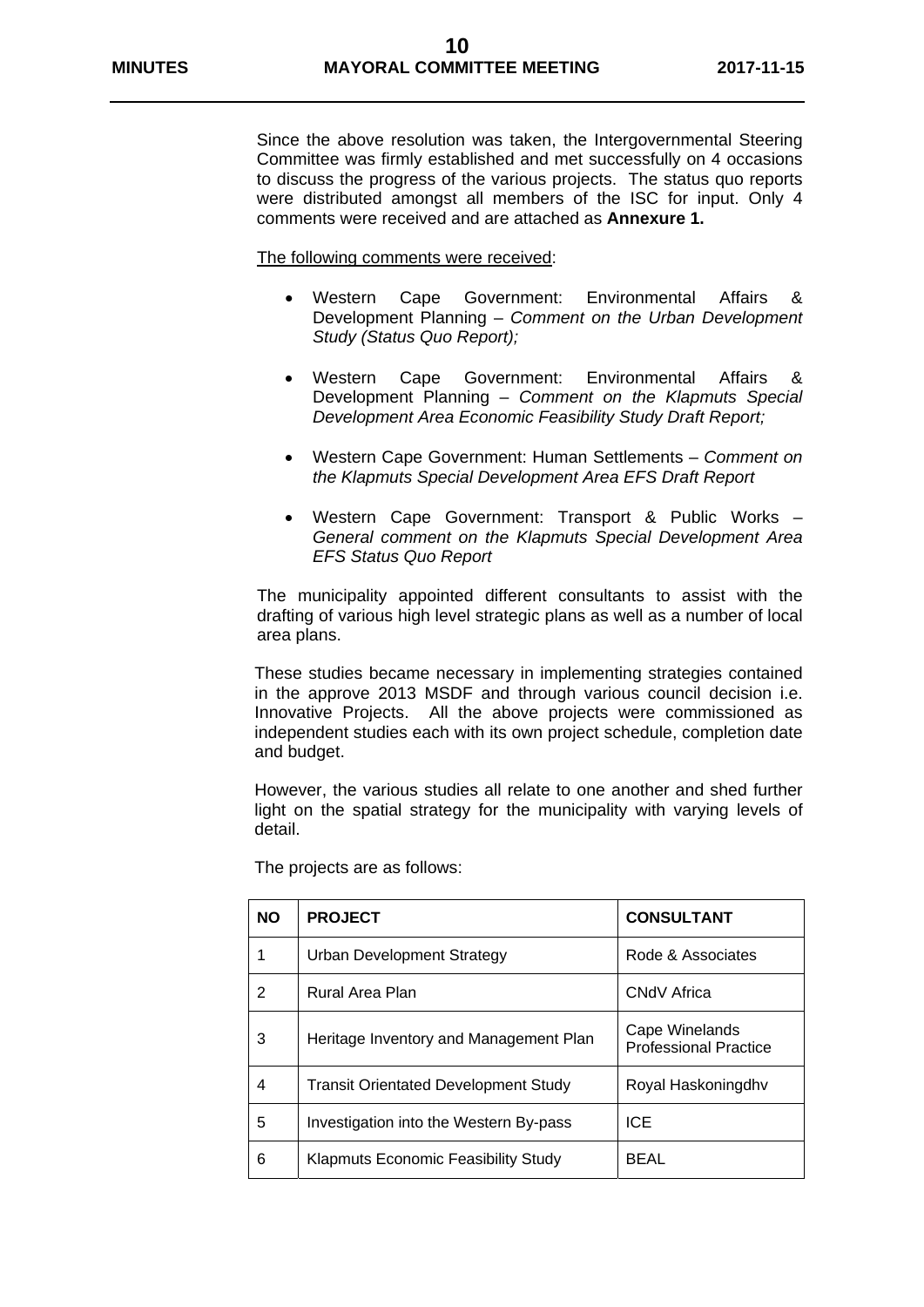#### **MAYORAL COMMITTEE MEETING: 2017-11-15: ITEM 5.3.5**

#### **RESOLVED**

#### **That it be recommended to Council:**

- (a) that Council adopts the status quo reports; and
- (b) that the reports be subjected to 4 public open days in November 2017 as reflected in the process plan approved by Council (30 August 2017) as part of the IDP process.

| Meetina: | Mavco: 2017-11-15 | Submitted by Directorate: | Planning & Economic Development |
|----------|-------------------|---------------------------|---------------------------------|
| Ref no:  | 15/2/1/1          | Author                    | D Lombaard                      |
| Collab:  | 551454            | Referred from:            |                                 |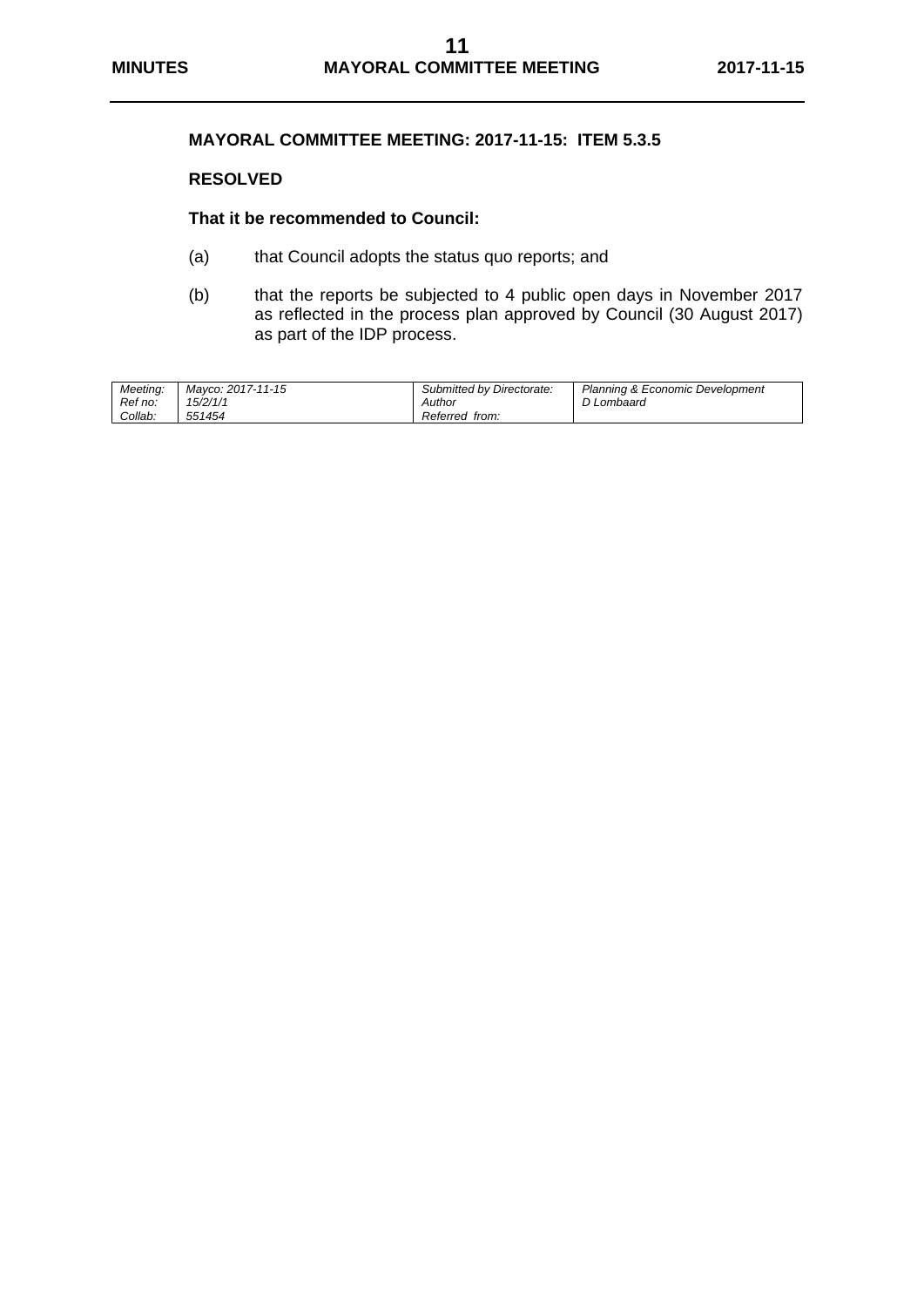#### **5.3.6 REQUEST FOR DELEGATION TO THE EXECUTIVE MAYOR TO DECIDE ON APPLICATIONS TO DEVIATE IN TERMS OF THE BY-LAW RELATING TO THE CONTROL OF BOUNDARY WALLS AND FENCES, 2009**

#### **1. PURPOSE OF REPORT**

To request Council's approval to delegate the decision to the Executive Mayor to consider applications to deviate from the By-Law relating to the Control of Boundary Walls and Fences.

#### **2. BACKGROUND**

The purpose of the By-Law relating to Boundary Walls and Fences, 2009 (**APPENDIX 1)** is to regulate the erection of boundary walls and fences on the different zoned properties. Development parameters such as construction materials, height, piers and columns are prescribed.

#### **3. DISCUSSION**

Section 13 of the By-Law relating to Boundary Walls and Fences, 2009, makes provision to relax from the requirements of the said by-law, if there are site specific conditions to motivate it. Section 13 reads as follows: *"Council may grant a waiver to any of the provisions of this bylaw if in Council's opinion; the specific site topographical conditions are such that the granting of a waiver will not result in the erection of a wall or fence that will materially detract from the character of the area. In granting such a waiver, Council shall have due regard to the built form that may result if abutting neighbours request similar waivers as well as the impact such waiver may have on traffic safety (both pedestrian and vehicular)."* 

When an application to deviate from the By-law is received, the Department Land Use Management compiles an assessment report which is submitted to the Council for consideration and decision. This process is very time consuming. It is therefore recommended that the delegation be granted to the Executive Mayor to consider these waiver applications.

#### **MAYORAL COMMITTEE MEETING: 2017-11-15: ITEM 5.3.6**

#### **RESOLVED**

#### **That it be recommended to Council:**

that the delegation be granted to the Executive Mayor to consider in terms of Section 13 of the By-Law relating to the Control of Boundary Walls and Fences, 2009, all applications to deviate from the said By-Law.

| Meeting: | Mavco: 2017-11-15 | Submitted by Directorate: | <b>Planning &amp; Economic Development</b> |
|----------|-------------------|---------------------------|--------------------------------------------|
| Ref no:  |                   | Author                    | D Lombaard                                 |
| Collab:  |                   | Referred from:            |                                            |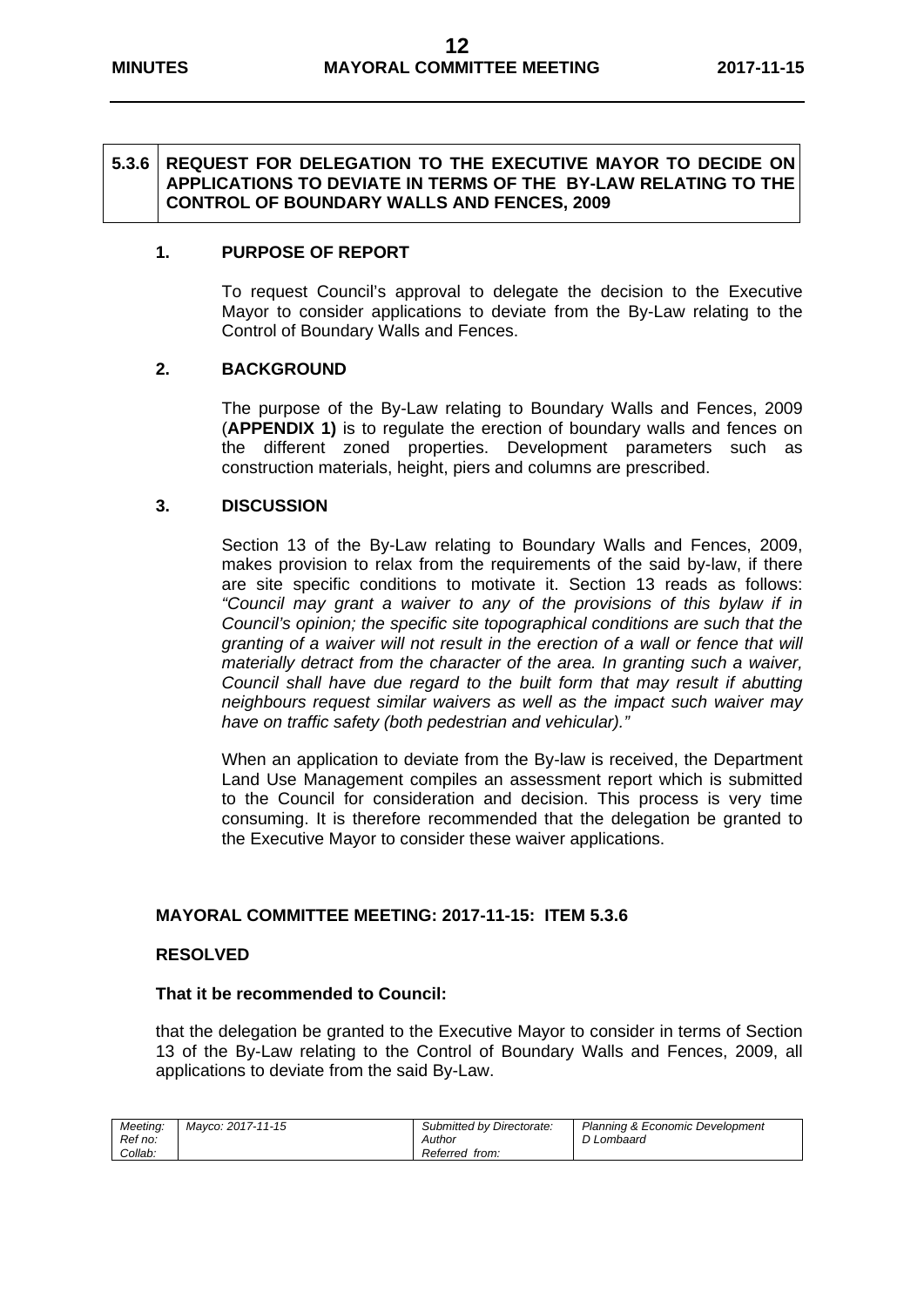#### **5.4 FINANCIAL SERVICES: (PC: CLLR S PETERS)**

#### **5.4.1 MONTHLY FINANCIAL STATUTORY REPORTING: DEVIATIONS FOR OCTOBER 2017**

#### **1. PURPOSE OF REPORT**

To comply with Regulation 36(2) of the Municipal Supply Chain Management Regulations and Section 4.36.2 of the Supply Chain Management Policy 2016/2017 to report the deviations and ratifications to Council.

#### **2. DISCUSSION**

This item reports the deviations as approved by the Accounting Officer during October 2017. The following deviations were approved with the reasons as indicated below:

| <b>DEVIATION</b><br><b>NUMBER</b> | <b>CONTRACT</b><br><b>DATE</b> | <b>NAME</b><br>OF.<br>CONTRACTOR(S)                                                                                                                                                                                                           | <b>CONTRACT</b><br><b>DESCRIPTION</b>                                                                             | <b>REASON</b>                                                                                            | <b>TOTAL</b><br><b>CONTRACT</b><br>PRICE (R) |
|-----------------------------------|--------------------------------|-----------------------------------------------------------------------------------------------------------------------------------------------------------------------------------------------------------------------------------------------|-------------------------------------------------------------------------------------------------------------------|----------------------------------------------------------------------------------------------------------|----------------------------------------------|
| D/SM 10/18                        | 02/10/2017                     | 1. Wendy Cape cc<br>2. Trendy Wendy's<br>3. JR Wendy's<br>4. PHK Trading<br>and Maintenance<br>CC<br>5. Asemna<br>Logistics CC<br>6. Iquebela<br><b>Cleaning Services</b><br>and Projects<br>7. Amabamba<br>Fencing (Pty) Ltd<br>8. Betafence | Relocation<br>of<br>Slabtown<br>residents<br>to<br>Jamestown<br>and<br>Kayamandi                                  | Emergency                                                                                                | R 839 894.00                                 |
| D/SM 11/18                        | 02/10/2017                     | Interwaste (PTY)<br><b>LTD</b>                                                                                                                                                                                                                | Operation and<br>Management<br>of landfill site -<br>Interwaste<br>01<br>October 2017 -<br>31<br>December<br>2017 | Exceptional<br>case and it is<br>impractical to<br>follow<br>the<br>official<br>procurement<br>processes | R1 774 584.00                                |
| D/SM 12/18                        | 02/10/2017                     | <b>ABSA</b>                                                                                                                                                                                                                                   | Limited<br>Banking<br><b>Services</b>                                                                             | Exceptional<br>case and it is<br>impractical to<br>follow<br>the<br>official<br>procurement<br>processes | R 120 000.00                                 |
| D/SM 13/18                        | 22/06/2017                     | <b>AON</b>                                                                                                                                                                                                                                    | Short<br>term<br>Insurance<br>Portfolio                                                                           | Impractical to<br>follow<br>the<br>official<br>procurement<br>processes                                  | R3 416 274.00                                |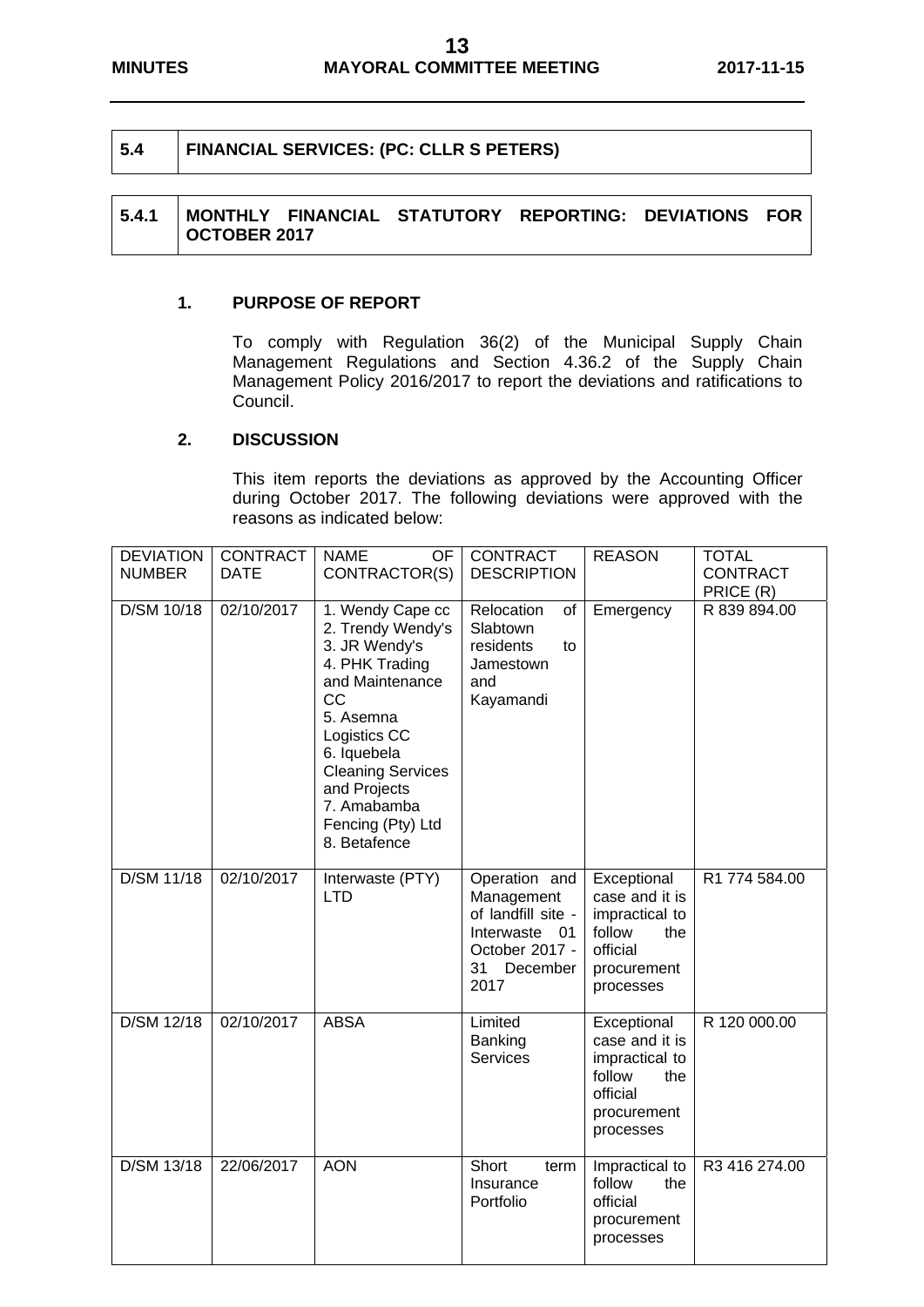### **14 MINUTES MAYORAL COMMITTEE MEETING 2017-11-15**

| <b>DEVIATION</b><br><b>NUMBER</b> | <b>CONTRACT</b><br><b>DATE</b> | <b>NAME</b><br><b>OF</b><br>CONTRACTOR(S)                                                                                                                                                                                                                  | <b>CONTRACT</b><br><b>DESCRIPTION</b>                                                                                                                                                                                                                                                                                                                                                                                                                | <b>REASON</b>                                                                                                                                      | <b>TOTAL</b><br><b>CONTRACT</b><br>PRICE (R) |
|-----------------------------------|--------------------------------|------------------------------------------------------------------------------------------------------------------------------------------------------------------------------------------------------------------------------------------------------------|------------------------------------------------------------------------------------------------------------------------------------------------------------------------------------------------------------------------------------------------------------------------------------------------------------------------------------------------------------------------------------------------------------------------------------------------------|----------------------------------------------------------------------------------------------------------------------------------------------------|----------------------------------------------|
| D/SM 14/18                        | 09/10/2017                     | JR Wendy's                                                                                                                                                                                                                                                 | Relocation<br>of<br>Slabtown<br>residents<br>to<br>Jamestown<br>and<br>Kayamandi                                                                                                                                                                                                                                                                                                                                                                     | Exceptional<br>case; it is<br>impractical or<br>impossible to<br>follow official<br>procurement                                                    | R 795 800.00                                 |
| D/SM 15/18                        | 19/10/2017                     | <b>Master Drilling</b>                                                                                                                                                                                                                                     | Preparation<br>and<br>implementation<br>of<br>drought<br>disaster action<br>for<br>plan<br>Stellenbosch.<br>Appointment of<br>specialized<br>drillers to<br>do<br>exploration<br>and production<br>boreholes<br>for<br>drought relieve<br>in the WC 024                                                                                                                                                                                              | $\mathbf 1$<br>Emergency<br>2.Exceptional<br>case and it is<br>impractical or<br>impossible to<br>follow the<br>official<br>procurement<br>process | <b>RATES</b>                                 |
| D/SM 16/18                        | 20/10/2017                     | 1. VEOLIA (Veolia<br><b>Water Solutions &amp;</b><br>Technologies SA<br>(Pty) Ltd /<br>Carecure (Pty)<br>Ltd<br>2. Aquamat S.A.<br>(Pty) Ltd<br>3. Sustainable<br>Engineering<br>Consultants (Pty)<br>Ltd (Alveo)<br>4. WSSA (PTY)<br>LTD (Proxa<br>Water) | Preparation<br>and<br>implementation<br>of<br>drought<br>disaster action<br>plan<br>for<br>Stellenbosch.<br>Appointment of<br>specialized<br>service<br>for<br>providers<br>design,<br>the<br>manufacture,<br>installation and<br>commissioning<br>οf<br>containerised<br>water<br>treatment<br>plants<br>at<br>various<br>locations within<br>Stellenbosch<br>municipal area<br>boreholes<br>at<br>for<br>drought<br>relieve in the<br><b>WC024</b> | 1.Emergency<br>2.Exceptional<br>case and it is<br>impractical or<br>impossible to<br>follow<br>the<br>official<br>procurement<br>process           | <b>RATES</b>                                 |
| D/SM 17/18                        | 20/10/2017                     | <b>CBI</b> electric                                                                                                                                                                                                                                        | Medium<br>cable<br>voltage<br>feeders<br>to<br>Watergabaf/<br>Kayamandi<br>areas due to<br>an incident of<br>attempted theft<br>and vandalism<br>of two<br>cable<br>feeders.                                                                                                                                                                                                                                                                         | 1. Emergency<br>2.Exceptional<br>case and it is<br>impractical or<br>impossible to<br>follow<br>the<br>official<br>procurement<br>process          | R 480 922.44                                 |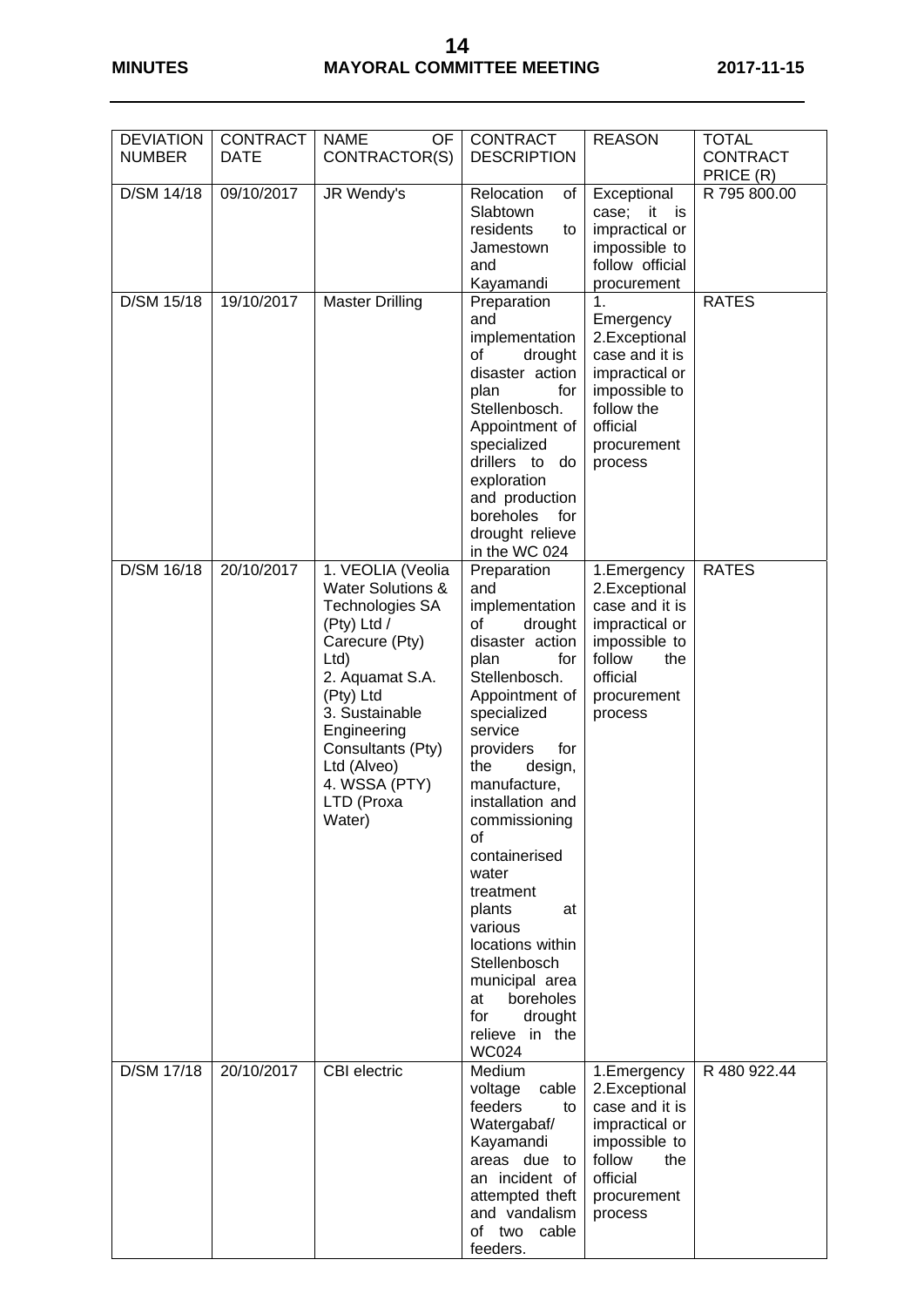| <b>DEVIATION</b><br><b>CONTRACT</b><br><b>CONTRACT</b><br><b>REASON</b><br><b>NAME</b><br>OF<br><b>NUMBER</b><br>CONTRACTOR(S)<br><b>DESCRIPTION</b><br><b>DATE</b>                                                                                                                                                                                                                                                                                                                                                                                                                                                                                                                               | <b>TOTAL</b><br><b>CONTRACT</b> |
|---------------------------------------------------------------------------------------------------------------------------------------------------------------------------------------------------------------------------------------------------------------------------------------------------------------------------------------------------------------------------------------------------------------------------------------------------------------------------------------------------------------------------------------------------------------------------------------------------------------------------------------------------------------------------------------------------|---------------------------------|
|                                                                                                                                                                                                                                                                                                                                                                                                                                                                                                                                                                                                                                                                                                   | PRICE (R)                       |
| 1. CSV Civil<br>D/SM 18/18<br>27/10/2017<br>Preparation<br>1. Emergency<br>2.Exceptional<br>Engineering<br>and<br>case and it is<br>Construction<br>implementation<br>of<br>drought<br>impractical or<br>disaster action<br>impossible to<br>2. Exeo Khokela<br>for<br>follow<br>the<br>Civil Engineering<br>plan<br>official<br>Construction<br>Stellenbosch<br>based<br>(rates<br>procurement<br>quotation).<br>process<br>Appointment of<br>specialized<br>service<br>providers<br>for<br>civil<br>works,<br>pipe-laying and<br>water<br>conservation<br>demand<br>and<br>management<br>work within the<br>Stellenbosch<br>municipal area<br>drought<br>for<br>relieve in the<br><b>WC 024</b> | <b>RATES</b>                    |

#### **MAYORAL COMMITTEE MEETING: 2017-11-15: ITEM 5.4.1**

#### **RESOLVED**

### **That it be recommended to Council:**

that Council notes the deviations as listed above.

| Meeting: | Mayco: 2017-11-15 | Submitted by Directorate: | Finance         |
|----------|-------------------|---------------------------|-----------------|
| Ref no:  | 8/1/Financial     | Author                    | Treurnich<br>A. |
|          |                   | Referred<br>from:         |                 |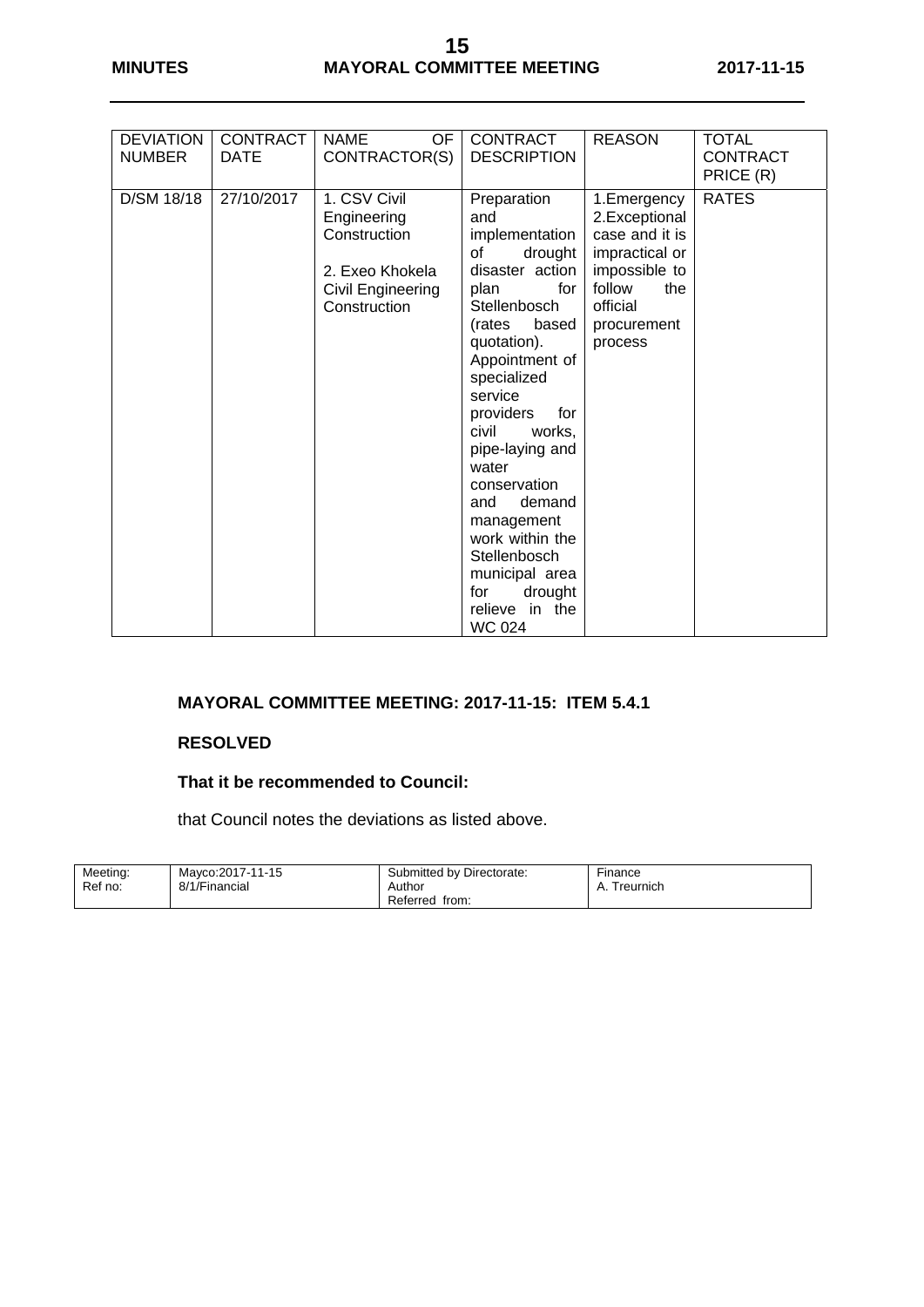#### **5.4.2 PROPOSED WRITE-OFF OF IRRECOVERABLE DEBT**

#### **1. PURPOSE OF REPORT**

To request Council to approve the writing off of irrecoverable debt to the amount of R16 221 832 .93 (at the time of writing this report).

#### **2. BACKGROUND**

Clause 1 of the Irrecoverable Debt Policy reads as follows:

*"Before any debt, owed to the municipality for any reason whatsoever will be considered for writing off, all applicable actions as contained in the approved Credit Control and Debt Collection Policy of Stellenbosch Municipality must have been executed/implemented. However, in special cases where the requirements in terms of the municipality's Credit Control and Debt Collection Policy were impossible/impractical to implement, the administration must motivate such write-off."* 

Due to this particular stipulation having been complied with by the Administration, the various amounts listed in Appendices 1 and 2 are deemed to be irrecoverable and are consequently being submitted to Council for consideration and approval of being written off.

#### **MAYORAL COMMITTEE MEETING: 2017-11-15: ITEM 5.4.2**

#### **RESOLVED**

#### **That it be recommended to Council:**

that Council regard the outstanding debt listed in Appendices 1 and 2 of this report as irrecoverable and approve of the writing off of the total amount of R16 221 832.93, plus any further amounts that may be accrued against the listed accounts from date of report to the actual date of write-off.

| Meeting: | Mayco: 2017-11-15 | Submitted by Directorate: | Finance                               |
|----------|-------------------|---------------------------|---------------------------------------|
| Ref no:  | 8/1/Financial     | Author                    | Chief Financial Officer: A. Treurnich |
|          |                   | Referred<br>from.         |                                       |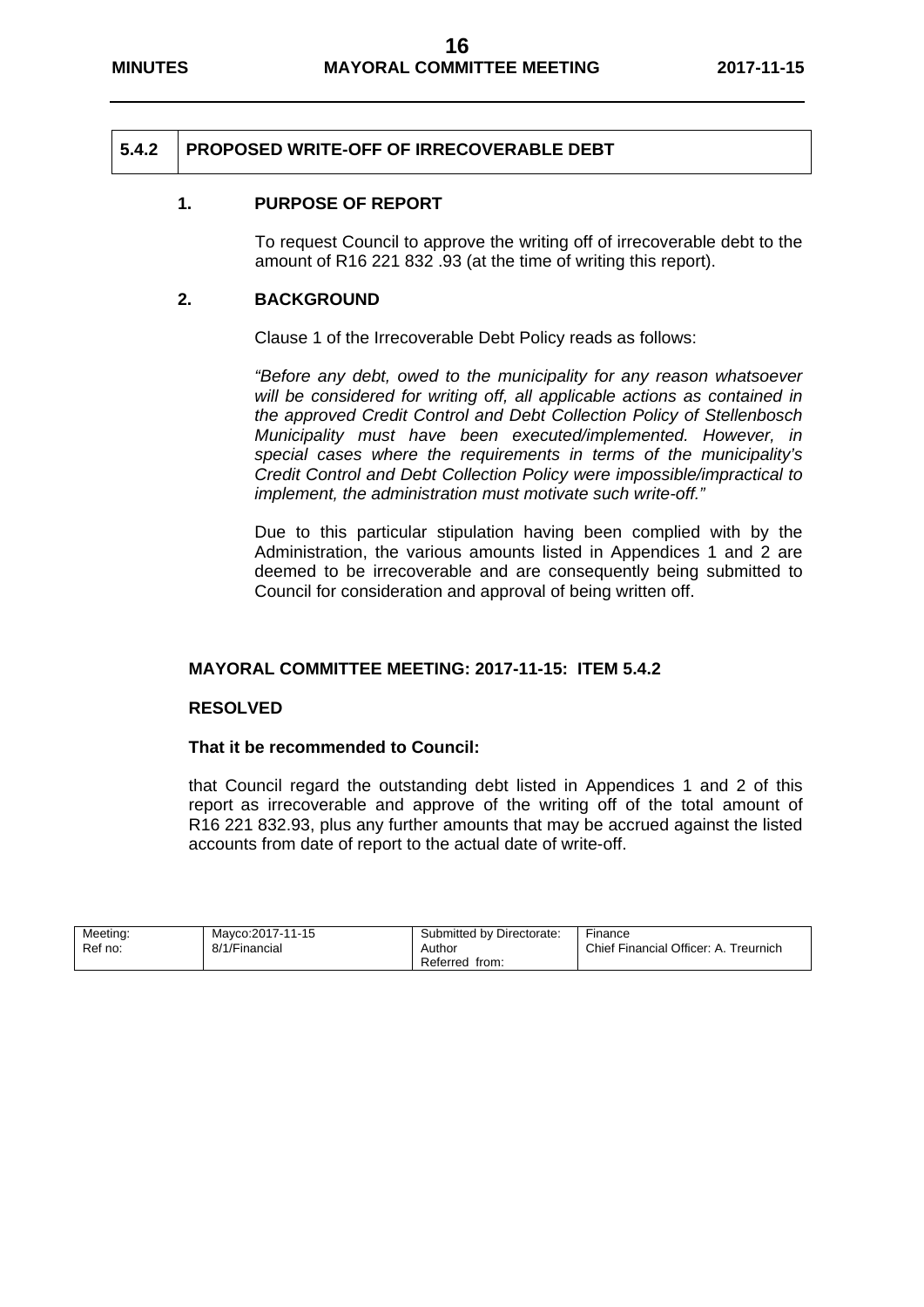#### **5.5 HUMAN SETTLEMENTS: (PC: CLLR PW BISCOMBE)**

#### **5.5.1 PROPOSED DISPOSAL (THROUGH A LAND AVAILABILITY AGREEMENT) OF MUNICIPAL LAND, A PORTION OF PORTION 4 OF FARM NO 527 AND A PORTION OF THE REMAINDER OF FARM 527, BOTH LOCATED IN JAMESTOWN, STELLENBOSCH AND THE APPOINTMENT OF A TURNKEY DEVELOPER IN ORDER TO FACILITATE THE DELIVERY OF STATE SUBSIDIZED HOUSING UNITS, SERVICED SITES FOR AFFORDABLE HOUSING UNITS, GAP HOUSING UNITS AND HIGH INCOME HOUSING UNITS**

#### **1. PURPOSE OF REPORT**

The purpose of this report is for Council to consider:

- (i) the disposal of municipal land, being a portion of Portion 4 of Farm No 527 and a portion of the Remainder of Farm No 527, located at Jamestown, Stellenbosch through a Land Availability Agreement (LAA); and
- (ii) to allow the Municipal Manager to commence the process of appointing a Turnkey Developer through a Call for Proposals in order to facilitate the delivery of a range of housing options on the land parcels identified in (i) above and indicated in Figure 2 below.

#### **2. BACKGROUND / STATUS QUO**

#### **2.1 Development Rights: Portion 4 of Farm No 527**

#### **2.1.1 Existing Approval**

At a meeting of the Council of the Stellenbosch Municipality held on 30 May 2013, Council resolved, amongst others, as follows:

- *"(a) that Council's resolution dated 28-02-2012 be rescinded and replaced as follows:*
- *(i) that the application for the subdivision of the property in terms of Section 25 of the Land Use Planning Ordinance, 1985, Ordinance 15 of 1985 (LUPO) be approved …"*
- *(ii) that the application for the rezoning of Portion 4 of the property in terms of Section 16 of the LUPO, be approved, to create a subdivisional area …"*

In terms of the above resolution, the Subdivisional Area must allow for the following development:

(i) Approximately 395 single residential erven with sizes varying between 100m² and 450m², Zoned Single Residential, with special development for additional dwelling units and occupational uses, and departures from building line and coverage parameters, to allow semi-detached and row housing.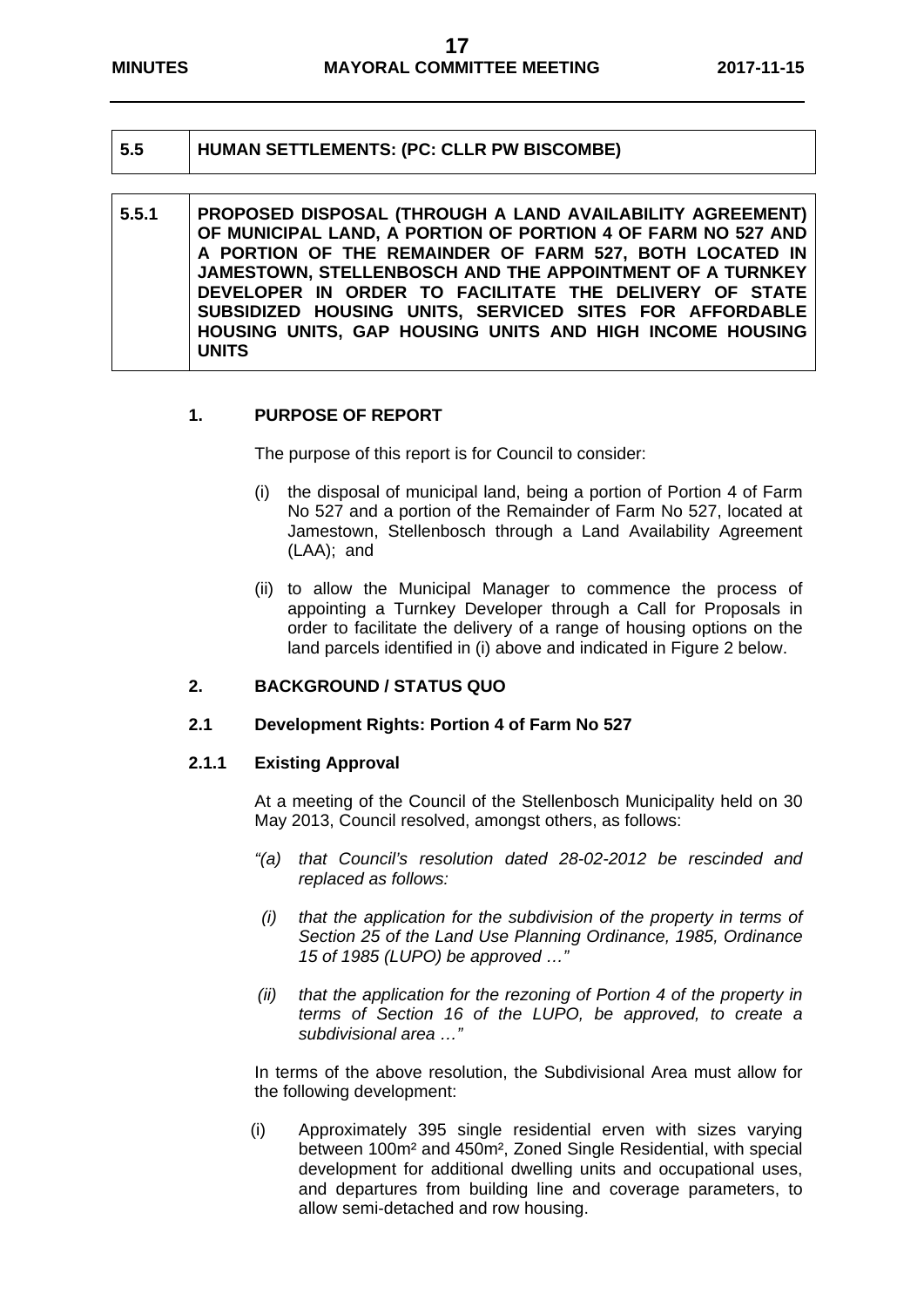- (ii) Approximately 176 dwellings on more or less 9 erven, zoned General Residential.
- (iii) Educational Institution / Place of Worship erf for use as a day care facility and religious purposes.
- (iv) Public Open Space of no less than 5,2 hectares.
- (v) Local Authority for taxi rank.
- (vi) Local Authority for street purposes.

#### **MAYORAL COMMITTEE MEETING: 2017-11-15: ITEM 5.5.1**

#### **RESOLVED**

#### **That it be recommended to Council:**

- (a) that the land parcels listed in paragraph 1(i) and indicated in Figure 12 be identified as land not needed by Stellenbosch Municipality to provide the minimum level of services; and
- (b) that the Municipal Manager be authorized to initiate a Call for Proposals process with minimum requirements as determined through preliminary investigations to be completed by the administration.

| Meeting:<br>Ref no:<br>Collab: | Mavco: 2017-11-15<br>7/3/3/8 | Submitted by Directorate:<br>Author<br>Referred from: | <b>Human Settlements</b><br>Governance Project Manager |
|--------------------------------|------------------------------|-------------------------------------------------------|--------------------------------------------------------|
|--------------------------------|------------------------------|-------------------------------------------------------|--------------------------------------------------------|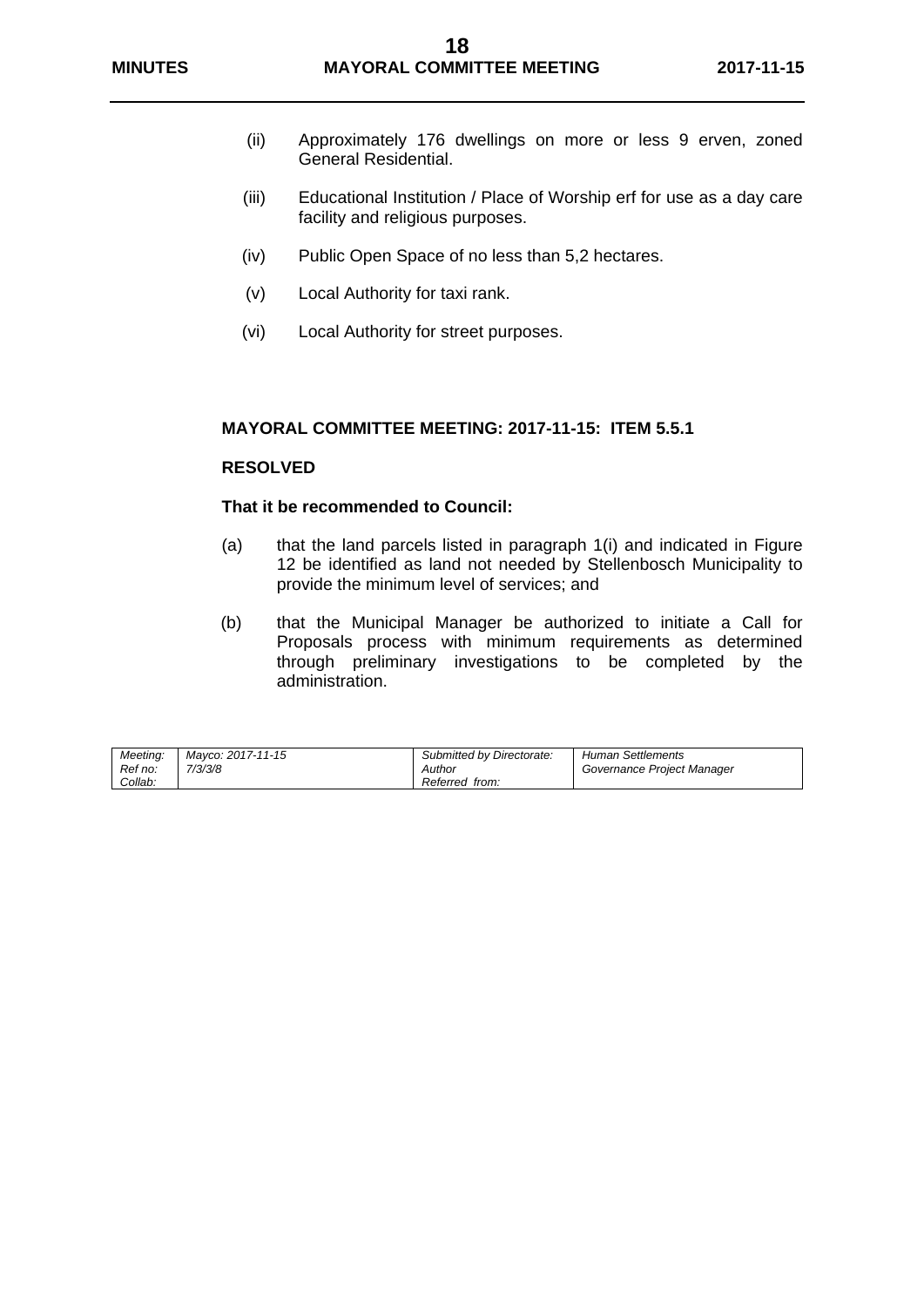#### **5.5.2 DEVELOPMENT OF ZONE O AND THE HOUSING ALLOCATION CRITERIA FOR THE PHASE 2B AND 2C (277 SITES), WATERGANG, KAYAMANDI**

**Collaborator No: 551695 IDP KPA Ref No: Meeting Date: Mayoral Committee Meeting: 15 November 2017** 

#### **1. SUBJECT:**

#### **DEVELOPMENT OF ZONE O AND THE HOUSING ALLOCATION CRITERIA FOR THE PHASE 2B AND 2C (277 SITES), WATERGANG, KAYAMANDI**

#### **2 PURPOSE**

To obtain Council's approval for the methodology to develop Zone O and the housing allocation criteria for the temporary housing unit on Phase 2B and 2C, Watergang.

#### **3. DELEGATED AUTHORITY**

#### **(FOR DECISION BY MUNICIPAL COUNCIL)**

In terms of system of delegations which reads as follows:

- Item 500 To allocate housing scheme dwellings on the terms and conditions determined by Council; and
- Item 516 (S9 of the Housing Act) Take all reasonable and necessary steps, within the framework of national and provincial housing legislation and policy to ensure:
	- (a) that the inhabitants of its area of jurisdiction have access to adequate housing on a progressive basis;
	- (b) services in respect of water, sanitation, electricity, roads, stormwater drainage and transport are provided in a manner which is economical/efficient; and
	- (c) that appropriate housing development is initiated, planned and coordinated.

#### **4. EXECUTIVE SUMMARY**

The families staying in Zone O, Kayamandi were unfortunately affected by a devastating fire in March 2013. In conjunction with the Provincial Minister: Human Settlements (MEC Bonginkosi Madikizela) and the then Executive Mayor of Stellenbosch Municipality (Alderman Conrad Sidiego) it was agreed that a special intervention programme is needed to prevent such a recurrence taking place. It was clear that an incremental housing approach must be followed and provision must be made for high density development to accommodate as many as possible families residing in Zone O. After consultation with various stakeholders different development options were considered.

The most important relocation strategy the community agreed upon was that a "block approach" must be followed to effectively address the challenges facing Zone O, Kayamandi.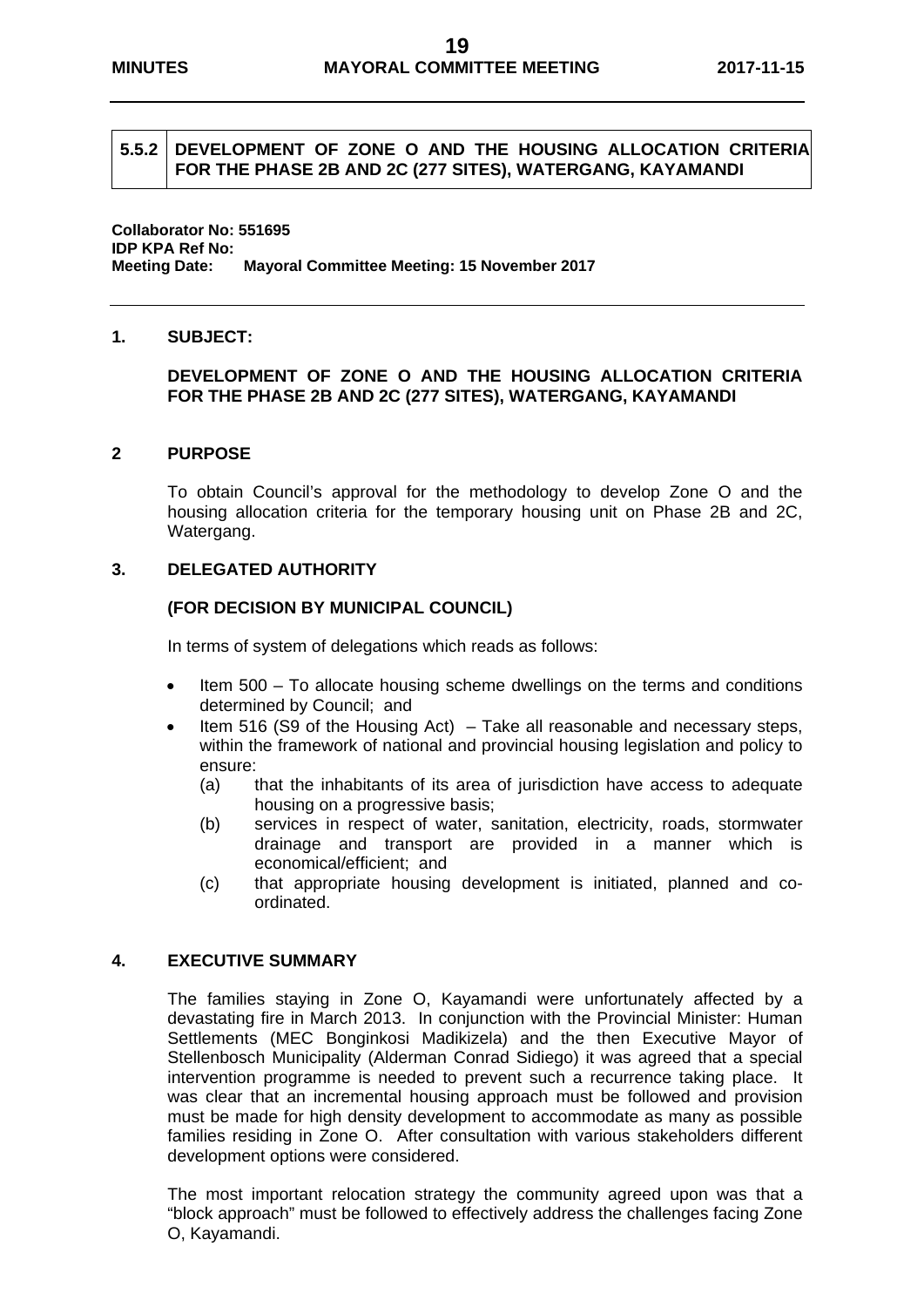The aim of this item would be to unpack the developmental opportunities of Zone O, Kayamandi and recommend a relocation and allocation strategy for the families moving to the temporary units (332) that will be erected on 193 sites (Phase B, Watergang).

#### **MAYORAL COMMITTEE MEETING: 2017-11-15: ITEM 5.5.2**

#### **RESOLVED**

#### **That it be recommended to Council:**

- (a) that the block approach/method be implemented in Zone O (upper part next to Thubelisha) to effectively address the provision of new housing opportunities i.e. servicing of sites and construction of high density residential units;
- (b) that beneficiaries that were not allocated houses on the bottom part (access road) be allocated a site or Temporary Relocation Area units once (a) has been achieved and if there is any space available;
- (c) that, within the block approach non-qualifiers that earn R3 501 to R7 000 per month be allocated serviced sites in accordance with the Finance Linked Individual Subsidy Programme (FLISP);
- (d) that, within the block approach non-qualifiers (as prescribed by housing policy guidelines) that earn between R7 001 to R15 000 per month be allocated a serviced site at a cost equal to the amount as approved by Provincial Department of Human Settlement (PDoHS) for a serviced site in the project (Watergang Phase 2, Kayamandi);
- (e) that ±40 beneficiaries from Enkanini that are on the road reserve be allocated temporary housing units to enable the Municipality to implement the erf 2175 pilot project (i.e. electrification, sanitation, water);
- (f) that Temporary Relocation Area 1 residents who were not allocated units in 2005, that does not qualify for a housing subsidy also be allocated sites  $(\pm 20$  beneficiaries);
- (g) that the 10m road reserve be waived and the 8m road reserve be approved in order to create more housing opportunities;
- (h) that 10% of the Temporary Relocation Areas be reserved for emergency cases in accordance with Council's Emergency Housing Assistance Policy (EHAP); and
- (i) that once the above process has been completed and should plots still be available in the Temporary Relocation Areas (TRA), beneficiaries are identified from Zone N that can be allocated sites in the TRA (only from the group that was placed there by the Municipality).

| <b>NAME</b>            | <b>Tabiso Mfeya</b>                               |  |
|------------------------|---------------------------------------------------|--|
| <b>POSITION</b>        | <b>Director</b>                                   |  |
| <b>DIRECTORATE</b>     | Director: Human Settlements & Property Management |  |
| <b>CONTACT NUMBERS</b> | 0218088491                                        |  |
| <b>E-MAIL ADDRESS</b>  | Tabiso.mfeya@stellenbosch.gov.za                  |  |
| <b>REPORT DATE</b>     |                                                   |  |

#### **FOR FURTHER DETAILS CONTACT:**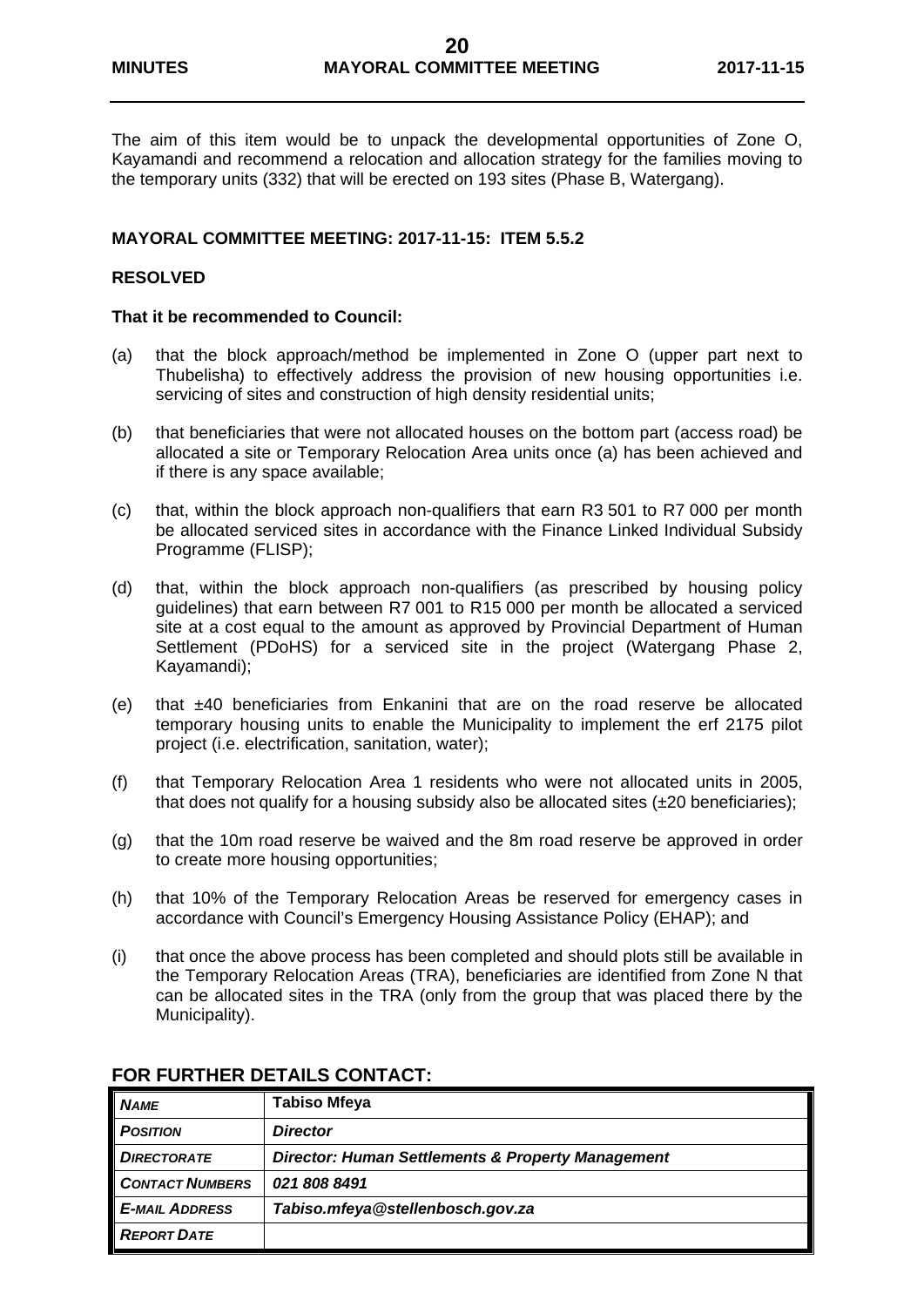#### **5.5.3 VARIOUS ISSUES: VLOTTENBURG HOUSING PROJECTS: WAY FORWARD**

**Collaborator No: 551717 IDP KPA Ref No:** 

**Meeting Date : Mayoral Committee Meeting: 15 November 2017** 

#### **1. SUBJECT: VARIOUS ISSUES: VLOTTENBURG HOUSING PROJECTS: WAY FORWARD**

#### **2 PURPOSE**

The purpose of this item is twofold, i.e.:-

- a) To provide Council with a report on the progress (or the lack thereof) on the various housing projects in Vlottenburg; and
- b) To authorise the Municipal Manager to:
	- i) conclude the necessary agreement (s) with the (new) owner of Longlands; and
	- ii) to negotiate the acquisition of a portion of Remainder Farm 387 and/or registration of an access servitude over a portion of Remainder Farm 387 and Portion 2 of Farm 1307.

#### **3. DELEGATED AUTHORITY**

#### **(FOR DECISION BY MUNICIPAL COUNCIL)**

Although the Municipal Manager and/or the Executive Mayor have the delegated authority to:-

- a) conclude agreement(s) on behalf of Stellenbosch Municipality; and
- b) acquire land or rights in land (see delegations 526 and 527, respectively),

agreement was reached between the Executive Mayor and the Municipal Manager to obtain a fresh mandate from the municipal council on a way forward.

#### **4. EXECUTIVE SUMMARY**

Although three (3) low-income housing projects were approved in the Vlottenburg Area, none of the developments have an approved access. For this (and other) reason (s) very little or no progress were made with the development of the Longlands project.

In an effort to take this matter forward, Council is requested to authorise the Municipal Manager to:-

- a) conclude the necessary contract(s) with the new owner of Longlands, and
- b) to negotiate a deal with the owner(s) of Remainder Farm 387 and Portion 2 of Farm 1307 regarding the acquisition of land and / or the registration of a servitude that will allow access to the various developments.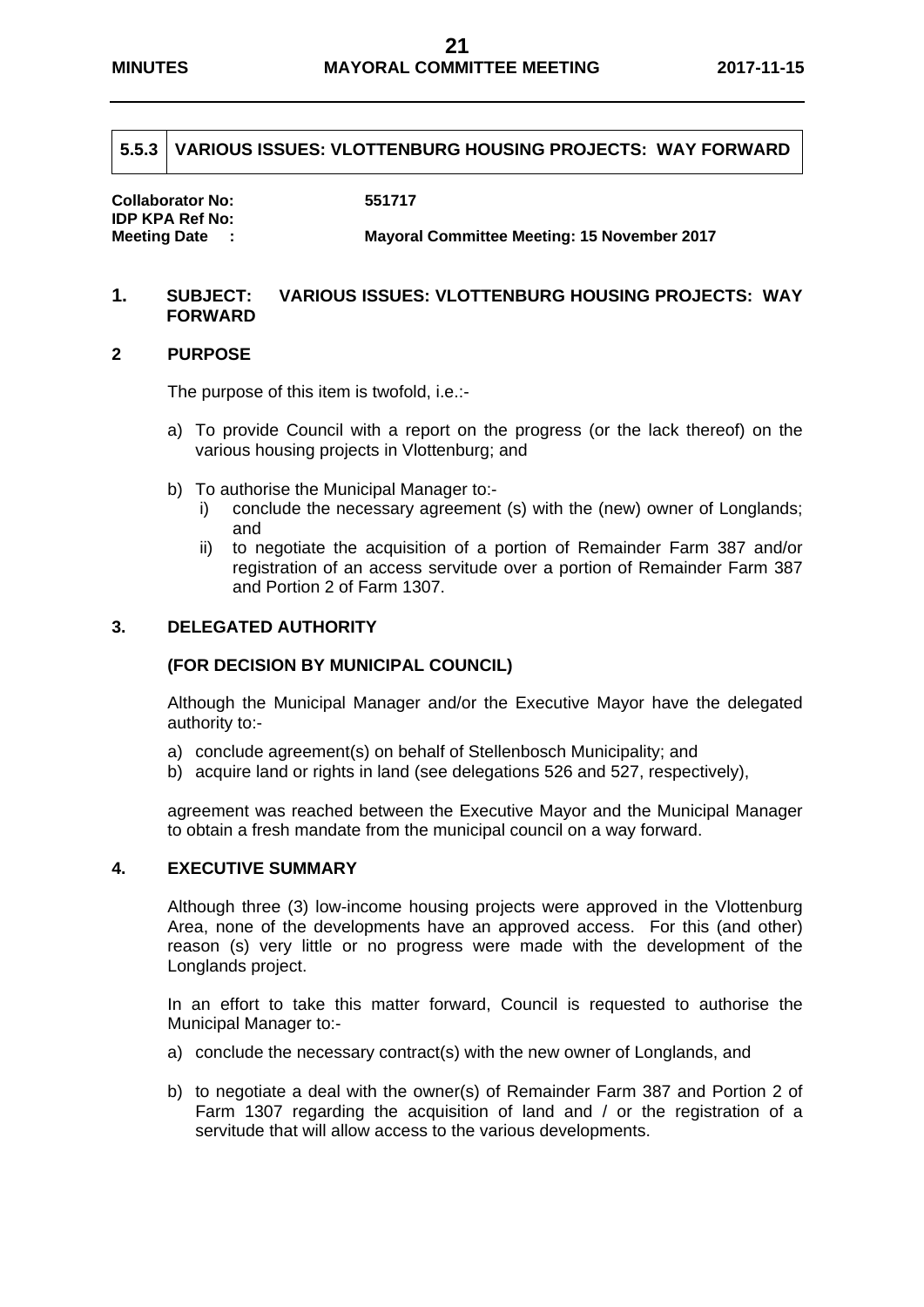#### **MAYORAL COMMITTEE MEETING: 2017-11-15: ITEM 5.5.3**

#### **RESOLVED**

#### **That it be recommended to Council:**

- (a) that the Municipal Manager be mandated to conclude an agreement(s) with the new owner of Longlands regarding the development of the envisaged low-income housing project, either by way of a new Deed of Donation or by way of a Ceding Agreement(s); and
- (b) that the Municipal Manager be mandated to conclude agreements with the owner(s) of Remainder Farm 387 (Vredenheim) and Portion 2 of Farm 1307 (Ash Farmers) with the view of securing an access servitude(s) or the purchase/exchange of land for this purpose and/or land for additional housing.

| <b>NAME</b>            | <b>Piet Smit</b>                                  |
|------------------------|---------------------------------------------------|
| <b>POSITION</b>        | <b>Manager: Property Management</b>               |
| <b>DIRECTORATE</b>     | <b>Human Settlement &amp; Property Management</b> |
| <b>CONTACT NUMBERS</b> | 021-8088189                                       |
| <b>E-MAIL ADDRESS</b>  | Piet.smit@stellenbosch.gov.za                     |
| <b>REPORT DATE</b>     | 2017-11-06                                        |

#### **FOR FURTHER DETAILS CONTACT:**

#### **DIRECTOR: HUMAN SETTLEMENTS & PROPERTY MANAGEMENT**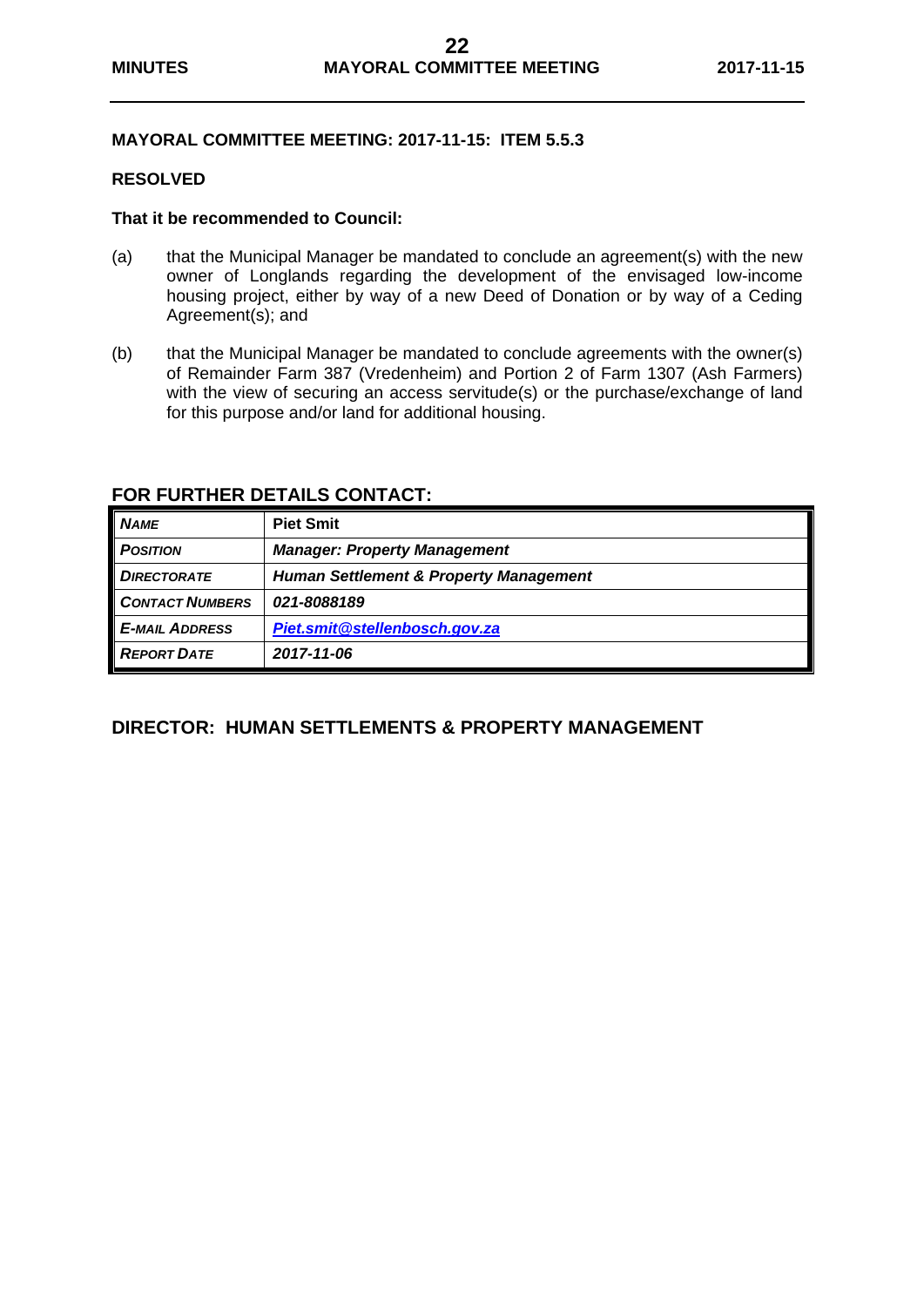#### **5.6 INFRASTRUCTURE: (PC: CLLR J DE VILLIERS)**

| Collaborator No:     | 552298                                     |
|----------------------|--------------------------------------------|
| IDP KPA Ref No:      | <b>Preferred Investment Destination</b>    |
| <b>Meeting Date:</b> | <b>Mayoral Committee: 15 November 2017</b> |

#### **1. SUBJECT:**

#### **AMENDMENT OF DEVELOPMENT CHARGE TARIFF STRUCTURE**

#### **2. PURPOSE**

To obtain Council's approval for the amendment of the Development Charge tariff structure.

#### **3. DELEGATED AUTHORITY**

For decision by the Municipal Council, in terms of 83 (2) of the Stellenbosch Municipality Land use Planning By-law.

#### **4. EXECUTIVE SUMMARY**

Development Charges (DCs) for new developments are subject to annual escalation up to the date of payment and as per Council's policy. In terms of the 2017/18 DC policy this leads to an excessive escalation for developments that have businessretail zonings. This is mainly due to the new trip generation factor for this zoning.

Similarly, the new policy includes a new DC category, namely "Community Facilities", which was not part of the previous DC policy and DC tariff structure.

These increases do not seem fair and reasonable, since a Developer would not have reasonably foreseen them when the development was approved. Such escalations could render a previously feasible development non-feasible.

For this reason the retail trip generation and DC cost above should be re-visited and the "Community Facilities" DC category should not be applicable when escalating DCs from previous years.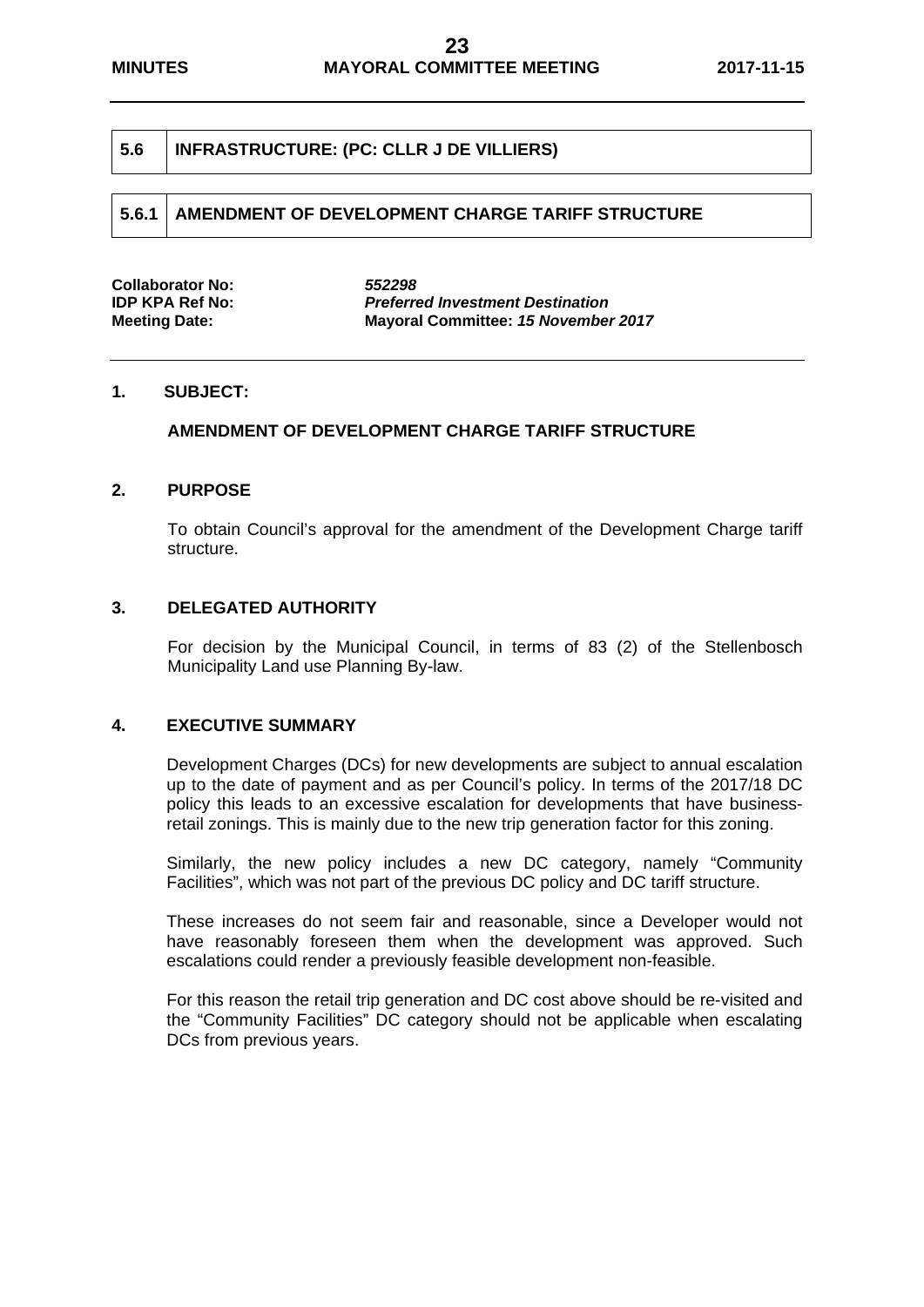#### **MAYORAL COMMITTEE MEETING: 2017-11-15: ITEM 5.6.1**

#### **RESOLVED**

#### **That it be recommended to Council:**

(a) that the trip generation demand for business - retail categories be changed as follows:

| Area               | Trips per day | Cost (ex VAT) |
|--------------------|---------------|---------------|
| Stellenbosch       |               | R 57 403      |
| <b>Dwars River</b> |               | R 32 357      |
| Franschhoek        |               | R 58 747      |
| Klapmuts           |               | R 67 782      |

(b) that the "Community Facilities" Development Charges not be applicable to developments approved before 2017/18.

#### **FOR FURTHER DETAILS CONTACT:**

| <b>NAME</b>            | <b>Tyrone King</b>                                          |
|------------------------|-------------------------------------------------------------|
| <b>POSITION</b>        | Acting Manager: Development Services and Project Management |
| <b>DIRECTORATE</b>     | Infrastructure Services                                     |
| <b>CONTACT NUMBERS</b> | 201 808 8241                                                |
| <b>E-MAIL ADDRESS</b>  | Tyrone.king@stellenbosch.gov.za                             |
| <b>REPORT DATE</b>     | 12 September 2017                                           |

#### **DIRECTOR: ENGINEERING SERVICES**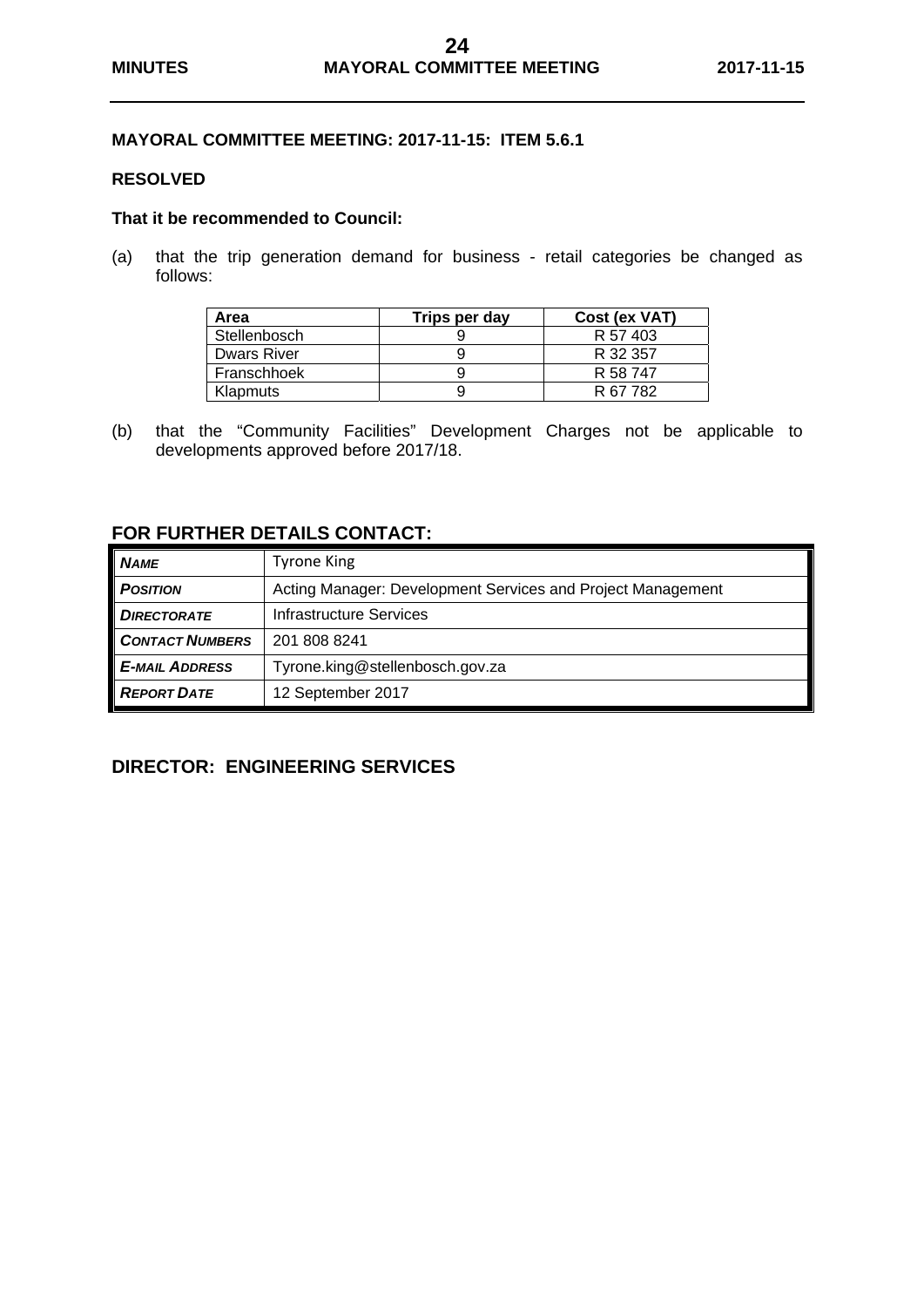#### **5.6.2 APPROVAL OF THE ELECTRICAL SERVICES BY-LAW AND ADMISSION OF GUILT FINES**

**Collaborator No:** *552297*

**IDP KPA Ref No:** *Good Governance & Compliance* **Meeting Date : Mayoral Committee:** *15 November 2017* 

#### **1. SUBJECT:**

#### **APPROVAL OF THE ELECTRICAL SERVICES BY-LAW AND ADMISSION OF GUILT FINES**

#### **2. PURPOSE**

To request approval from Council to finally approve the Electrical Services By-law (2017) and the appropriate Admission of Guilt Fines.

#### **3. DELEGATED AUTHORITY**

The Electrical Services By-Law is a document that must in terms of the Municipal Systems Act (Act 32 of 2000), Section 12 be adopted by Municipal Council.

#### **4. EXECUTIVE SUMMARY**

The current Electricity Supply By-Law (2013) was promulgated on 13 December 2013, but it has become necessary to review this By-Law mainly due to the municipal policy to allow the self-generation of electricity through photo voltaic or wind means.

A public participation process was followed and a workshop was held with Councillors.

The proposed Draft Electrical Supply Services By-Law will in comparison with the existing By-law address a wider spectrum of Electrical Services management matters thus ensuring that the Municipality conforms to its mandate in terms of the Constitution and NERSA Regulations ensuring safe and quality electrical services for its citizens.

It includes:

- a. Co-Generation
- b. Supplies to Backyard Dwellers
- c. Smart Meters
- d. Retail Wheeling
- e. Energy Efficient use
- f. Development Charges policy

A set of proposed Admission of Guilt Fines (AGF) is attached as **Annexure B.**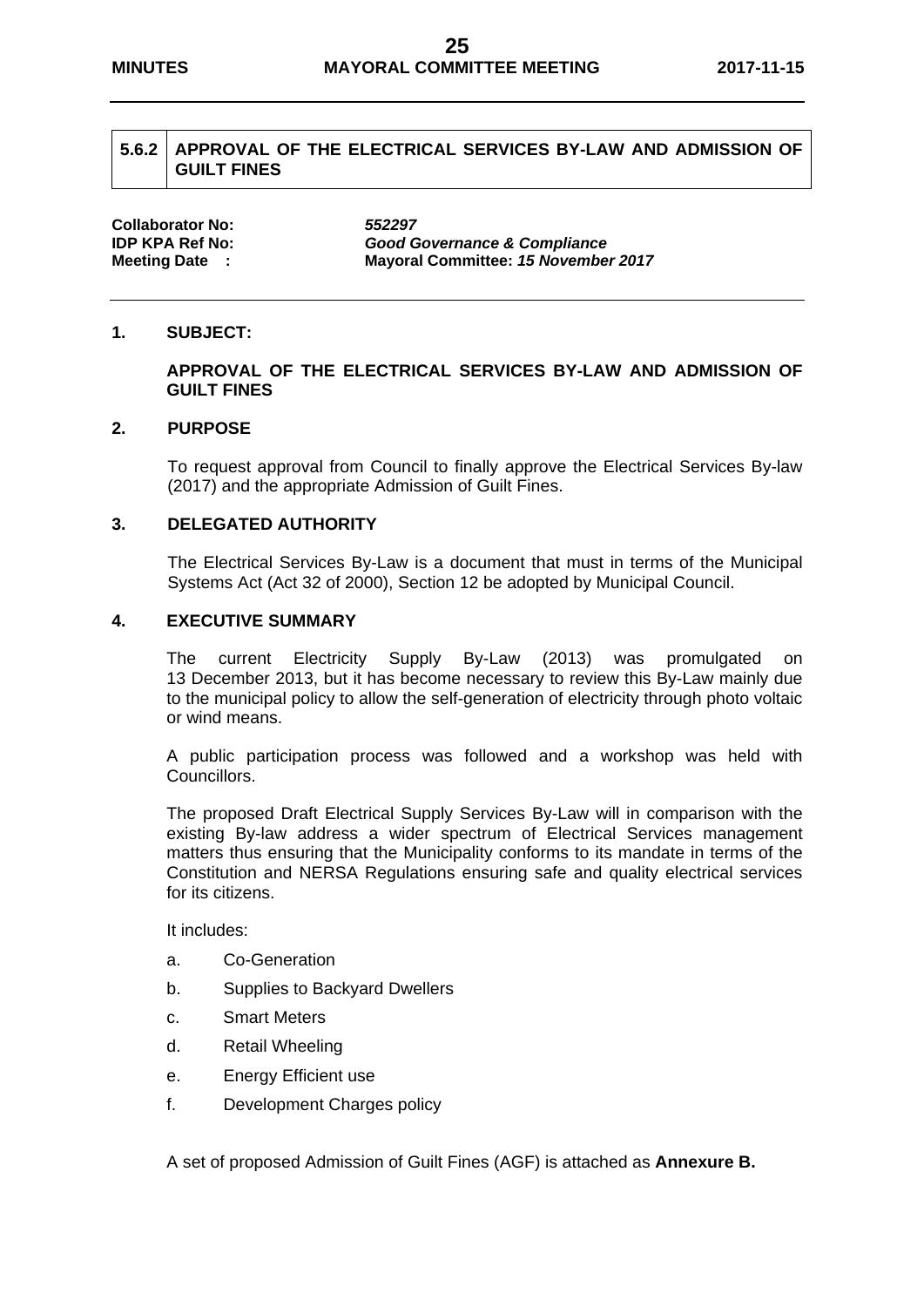#### **MAYORAL COMMITTEE MEETING: 2017-11-15: ITEM 5.6.2**

#### **RESOLVED**

#### **That it be recommended to Council:**

- (a) that the content of this report be noted;
- (b) that the attached Draft Electrical Services By-law (2017) be approved and adopted by Council as the final Electrical Services By-Law;
- (c) that the Draft Electrical Services By-Law (2017), attached as Annexure A, once approved and adopted by Council, be promulgated in the Provincial Gazette by the Directorate: Strategic and Corporate Services' Legal Services' team;
- (d) that the By-Law becomes active upon the date that it is published in the Western Cape Provincial Gazette; and
- (e) that the proposed set of Admission of Guilt Fines (Attached as Annexure B) be accepted as the fines to be sought from the Chief Magistrate for this By-Law.

| <b>NAME</b>           | Deon Louw                      |
|-----------------------|--------------------------------|
| <b>POSITION</b>       | <b>Director</b>                |
| <b>DIRECTORATE</b>    | <b>Infrastructure Services</b> |
| <b>CONTACT NUMBER</b> | 0218088213                     |
| <b>E-MAIL ADDRESS</b> | Deon.louw@stellenbosch.gov.za  |
| <b>REPORT DATE</b>    | 02 November 2017               |

#### **FOR FURTHER DETAILS CONTACT:**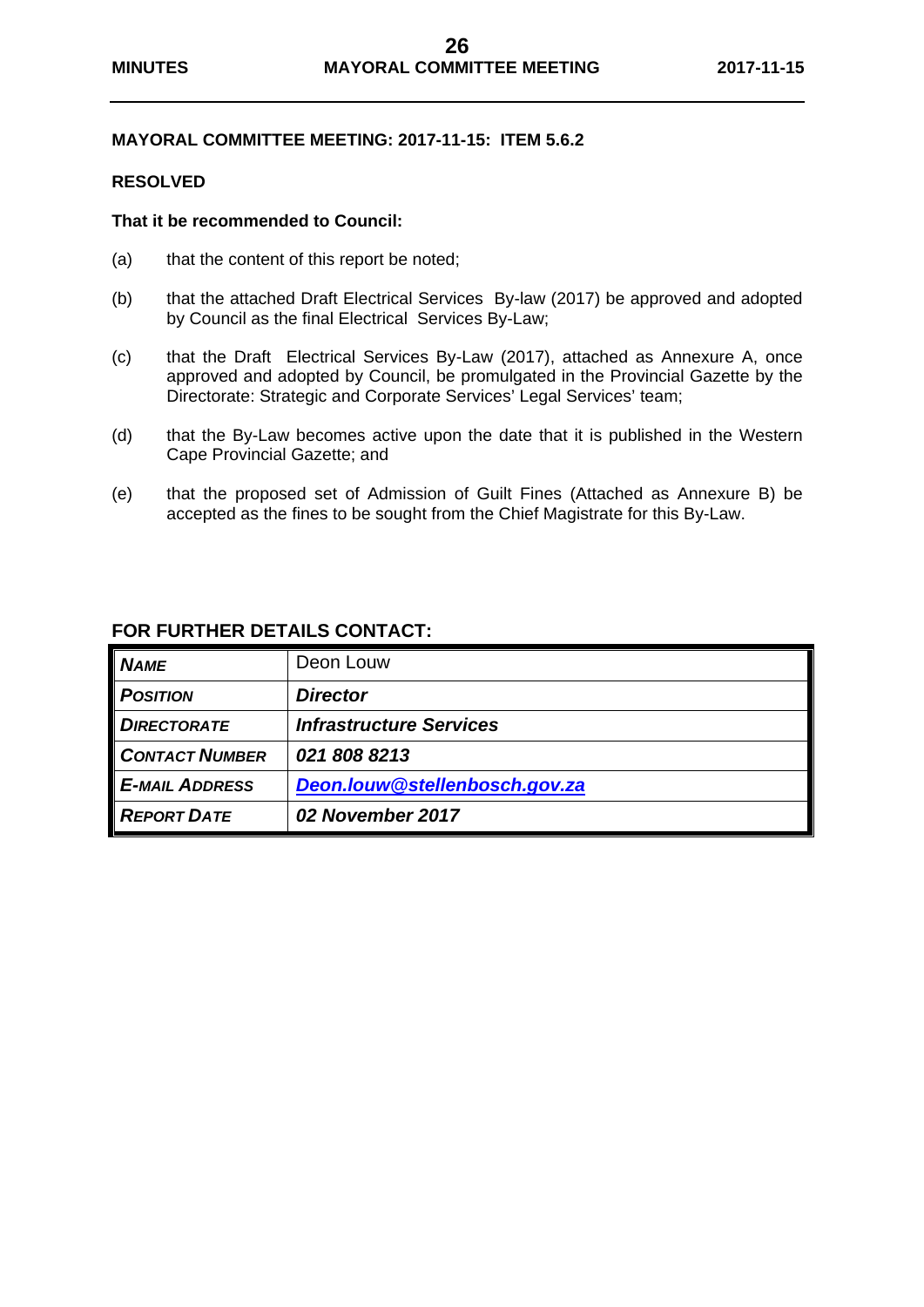#### **5.6.3 FUNDING FOR THE CONSTRUCTION OF THE UPGRADE OF TECHNO AVENUE, TECHNO PARK**

**Collaborator No: 552365 IDP KPA Ref No: Preferred Investment Destination Meeting Date: 15 November 2017** 

#### **1. SUBJECT**

#### **FUNDING FOR THE CONSTRUCTION OF THE UPGRADE OF TECHNO AVENUE, TECHNO PARK**

#### **2. PURPOSE**

To obtain Council's approval to provide partial funding for the upgrade of Techno Avenue in Techno Park.

#### **3. DELEGATED AUTHORITY**

*Council to decide to allow own funds to be provided for the balance of bulk services to Techno Park.* 

#### **4. EXECUTIVE SUMMARY**

This report covers the intended development of the Capitec Head Office in Techno Park which will generate an amount of Development Contributions (DCs), amongst other that of Roads and Stormwater. In this case the DCs funds are to be used to upgrade the entrance to the Techno Park area.

The funds generated by this development is not sufficient to pay for this upgrade in full and the municipality is therefore required to provide the shortfall in funding in order for the development to proceed. The Developer is able and willing to construct the new entrance starting within the 2017/18 financial year.

Since the Municipality has not budgeted for this project or for such class of funding, it is proposed that the Municipalities budgets for this funding in the next financial year 2018/19 and refund the developer for the part that the Municipality must pay.

#### **MAYORAL COMMITTEE MEETING: 2017-11-15: ITEM 5.6.3**

#### **RESOLVED**

#### **That it be recommended to Council:**

- (a) that the content of this report be noted;
- (b) that Council decides, in principle, that the development and construction of the Techno Park Entrance capacity enlargement be done by the Capitec Head Office Developer and that associated funding be supplied by the Developer;
- (c) that the refunding conditions be negotiated with the Developer and that the final Agreement be brought back to Council for debate and a final resolution upon which the commitment of Council will become firm; and
- (d) that the Municipal Manager be delegated to employ a legal service provider to negotiate such funding and repayment conditions, if necessary.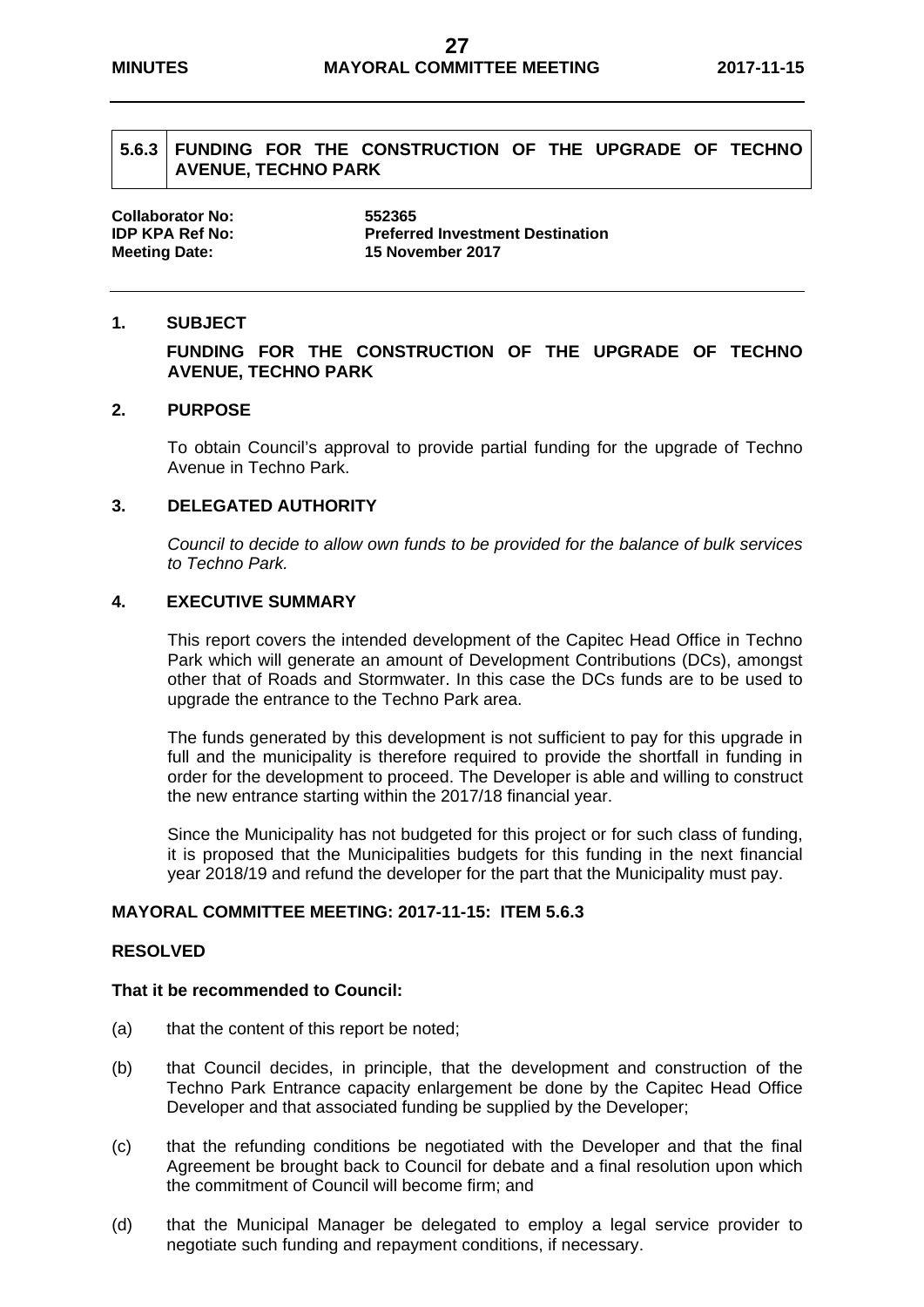#### **5.6.4 PROGRESS WITH THE PLANNING OF AN INTEGRATED PUBLIC TRANSPORT SERVICE NETWORK AND THE PROVINCIAL SUSTAINABLE TRANSPORT SYSTEM**

**Collaborator No:** *552336*

**IDP KPA Ref No:** *Preferred Investment Destination* **Meeting Date: Mayoral Committee: 15** *November 2017* 

#### **1. SUBJECT**

**PROGRESS WITH THE PLANNING OF AN INTEGRATED PUBLIC TRANSPORT SERVICE NETWORK AND THE PROVINCIAL SUSTAINABLE TRANSPORT SYSTEM** 

#### **2. PURPOSE**

To inform Council of the Public Transport Service Network operational and business plan and to report on the progress with the Provincial Sustainable Transport Program (PSTP).

#### **3. DELEGATED AUTHORITY FOR DECISION BY MUNICIPAL COUNCIL**

The Comprehensive Integrated Transport Plan (CITP) is a document that must in terms of the National Land Transport Act (Act No 5 of 2009) be approved by Council. The development of an Integrated Public Transport Network is as recommended in the approved CITP. It is therefore necessary that Council consider matters regarding the Integrated Public Transport Plan.

#### **4. EXECUTIVE SUMMARY**

The submission aims to inform Council of the Integrated Public Transport Network (IPTN) operational and Business Plan and to report on the progress made with the Provincial Sustainable Program. The two studies are closely interrelated and are therefore reported on simultaneously.

The Business Plan for the development of an Integrated Public Transport Network was completed and recommends the development of further detailed institutional, business and operational plans to affirm cost and revenue estimates and the sources and availability of funding. The Business Plan is attached as **APPENDIX 1**.

The Municipality has in the meantime signed a Memorandum of Agreement with the Western Cape Department of Transport and Public Works whereby the Department will assist the Municipality in terms of the Provincial Sustainable Transport Program with the development of improved sustainable transport solutions for Stellenbosch. In the light of this new developments, the development of the IPTN must be slowed down to wait for the outcome of the PSTP investigations and recommendations, to ensure the most sustainable and economic solutions for the transport challenges facing Stellenbosch.

The development of the Provincial Sustainable Transport Program (PSTP) has started and a status quo report on transport in Stellenbosch has been prepared. A process plan for the development of the PSTP is attached as **APPENDIX 2**.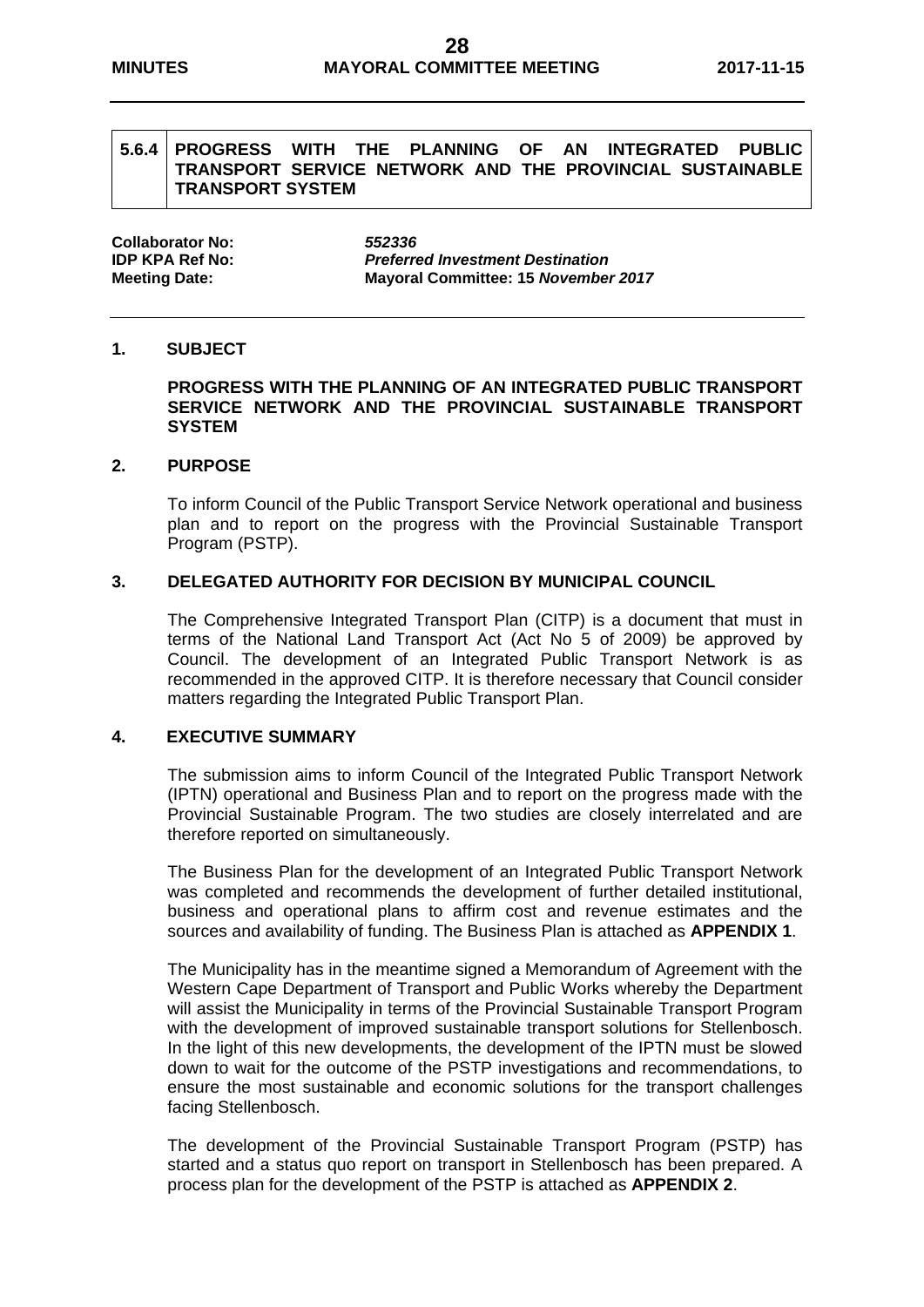#### **MAYORAL COMMITTEE MEETING: 2017-11-15: ITEM 5.6.4**

#### **RESOLVED**

#### **That it be recommended to Council:**

- (a) that Council takes note of the Operational Business Plan for the proposed Integrated Public Transport Service Network (IPTN) as recommended in the Comprehensive Integrated Transport Program;
- (b) that the recommendations of the Integrated Public Transport Service Network (IPTN) not be adopted at this stage, but that Council wait for the findings of the Provincial Sustainable Transport Program before any public transport system is implemented; and
- (c) that Council takes note of the progress made with the Provincial Sustainable Transport Program (PSTP).

| <b>NAME</b>            | John Muller                              |
|------------------------|------------------------------------------|
| <b>POSITION</b>        | Manager: Transport, Roads and Stormwater |
| <b>DIRECTORATE</b>     | <b>Infrastructure Services</b>           |
| <b>CONTACT NUMBERS</b> | 021 80 8204                              |
| <b>E-MAIL ADDRESS</b>  | John.muller@stellenbosch.gov.za          |
| <b>REPORT DATE</b>     | 25 October 2017                          |

#### **FOR FURTHER DETAILS CONTACT:**

## **DIRECTOR: INFRASTRUCTURE SERVICES**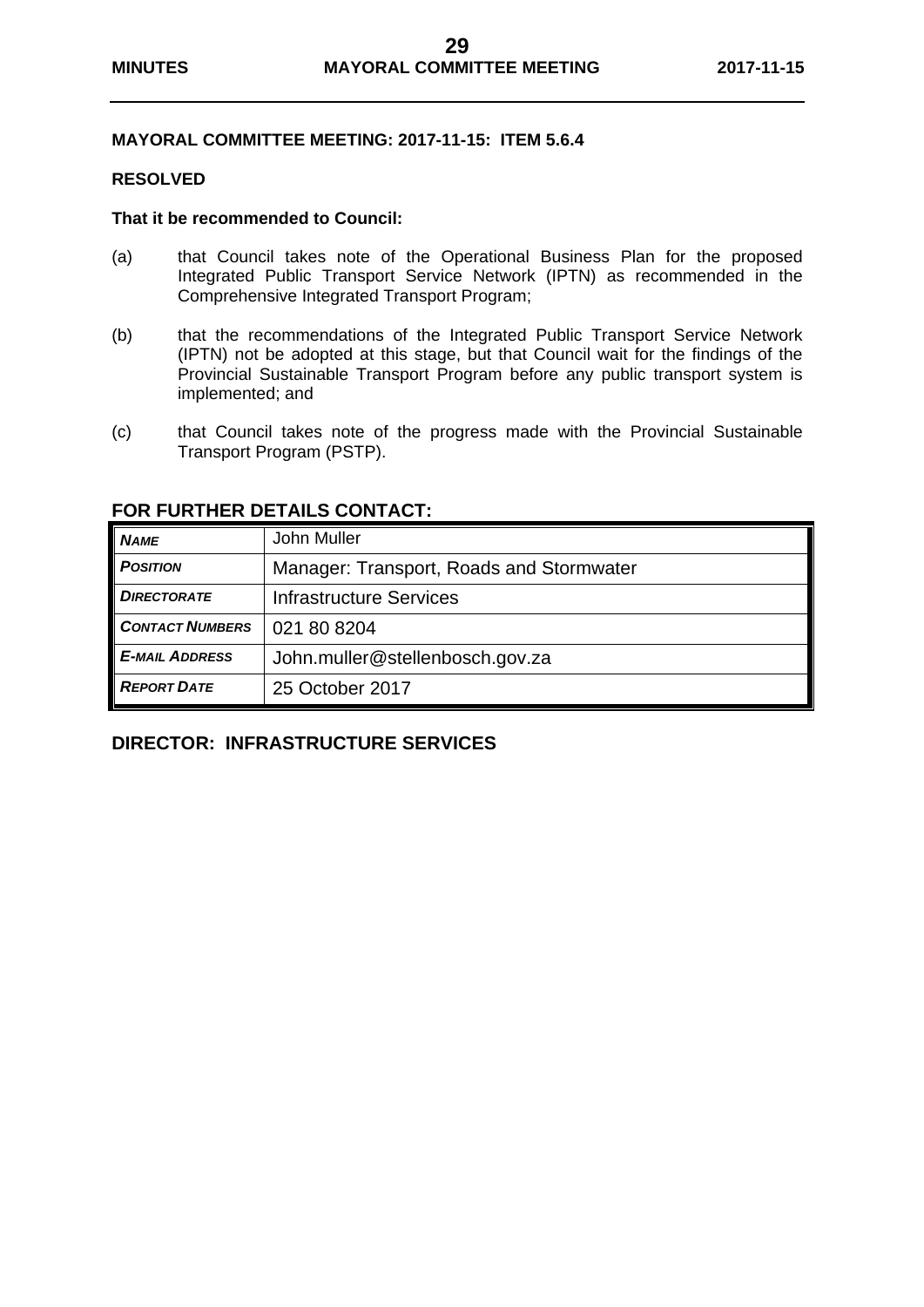#### **5.6.5 PNIEL ELECTRICITY TAKE-OVER: IN PRINCIPLE APPROVAL OF THE MEMORANDUM OF AGREEMENT**

**Collaborator No:** *552303* **IDP KPA Ref No:** *Dignified Living*

**Meeting Date: Mayoral Committee:** *15 November 2017* 

#### **1. SUBJECT:**

#### **PNIEL ELECTRICITY TAKE-OVER: IN PRINCIPLE APPROVAL OF THE MEMORANDUM OF AGREEMENT**

#### **2. PURPOSE**

To request approval from Council to approve In-Principle the Memorandum of Agreement with Drakenstein Municipality to take over the Pniel and surrounds Electricity Network from Drakenstein Municipality.

#### **3. DELEGATED AUTHORITY**

Council to decide on the conclusion of a Memorandum of Agreement.

#### **4. EXECUTIVE SUMMARY**

During 2017 Stellenbosch and Drakenstein Municipalities negotiated a common stance on the take-over of the Pniel and associated Electricity Networks from Drakenstein. The take-over amount was provisionally calculated as R10 300 000 and this amount was placed on the 2017/18 Capital Budget. An agreement was reached to jointly appoint a consultant to calculate the actual depreciated replacement value of the assets to be taken over as well as any other details such as the purchase tariffs. The Consultant was employed and a proposed Memorandum of Understanding, attached as Annexure A, has been drawn up, which now indicates an increase in capital cost to R16 000 000 as well as conditions to be achieved for such take-over to occur.

It is proposed that Council accepts the proposed MOA in principle and that the Municipal Manager be mandated a final MOA to be approved by Council at a later date.

#### **MAYORAL COMMITTEE MEETING: 2017-11-15: ITEM 5.6.5**

#### **RESOLVED**

#### **That it be recommended to Council:**

- (a) that the content of this report be noted;
- (b) that the Memorandum of Agreement (MOA) be noted;
- (c) that approval be given to the Municipal Manager to negotiate a final version of the Memorandum of Agreement (MOA); and
- (d) that Council considers the approval of the final Memorandum of Agreement (MOA) at a future Council Meeting.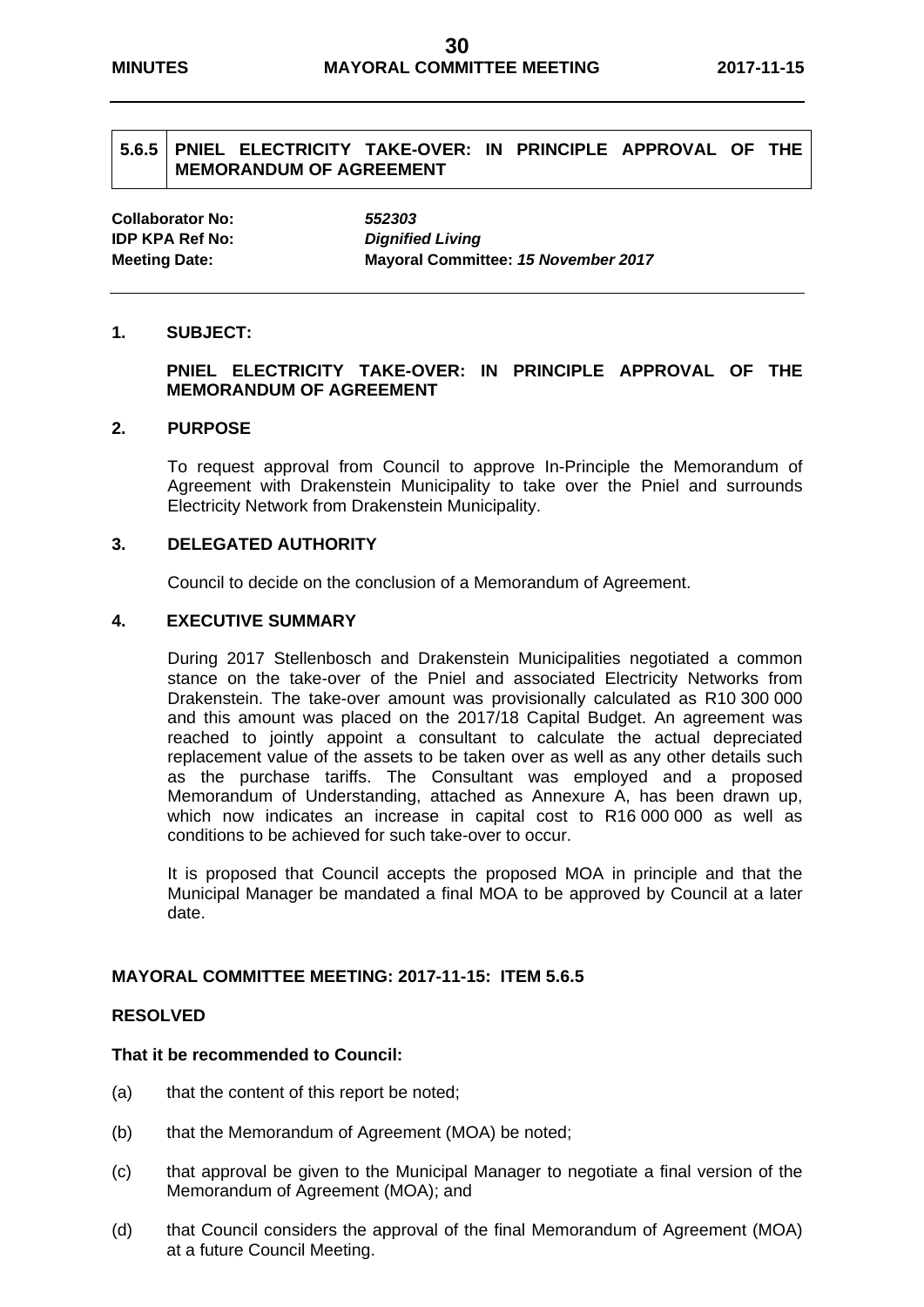#### **5.7 PARKS, OPEN SPACES AND ENVIRONMENT: (PC: CLLR N JINDELA)**

NONE

| 5.8 | <b>PROTECTION SERVICES: (PC: CLLR Q SMIT)</b> |
|-----|-----------------------------------------------|
|     |                                               |
|     |                                               |

#### **1. PURPOSE OF REPORT**

**5.8.1 ADDITION OF SMOKE ALARM TO FIRE KIT** 

To obtain approval from Council to include a photoelectric smoke detector as an addition to the current fire kit. This innovative technology is an added fire mitigation strategy. **(See APPENDIX 1).** 

#### **2. BACKGROUND**

Stellenbosch has one of the oldest fastest growing informal settlements in the Western Cape with devastating and severe fires annually. In the Greater Stellenbosch Municipal Area we have approximately 26 informal areas and backyard dwellers with the biggest informal areas in Kayamandi, Langrug and Mandela City.

Many of these structures within the informal settlements were constructed without proper planning or any consideration of safety precaution**.** Due to the absence of proper infrastructure and safety measures, such as adequate spacing around the shacks and access roads, the communities have suffered unnecessary losses and damages to their belongings and in some cases fatalities were registered.

During the past 12 months approximately 259 informal structures were lost due to fires. The replacement costs incurred by Council, excluding the calculation of the expenses for manpower, food and the usage of council property, calculated to approximately well over R1,1 million.

#### **MAYORAL COMMITTEE MEETING: 2017-11-15: ITEM 5.8.1**

#### **RESOLVED**

#### **That it be recommended to Council:**

- (a) that Council approves the joint implementation proposal of Disaster Management and Informal Human Settlements; and
- (b) that the pledge of 1000 smoke detectors from Provincial government be noted, of which only 500 was received thus far.

| Meeting: | Mavco: 2017-11-15 | Submitted by Directorate: | <b>Community &amp; Protection Services</b> |
|----------|-------------------|---------------------------|--------------------------------------------|
| Ref no:  | 7/8/3/6           | Author                    | Manager: Fire & Disaster                   |
| Collab:  |                   | Referred from:            | <b>Protection Services: 2017-11-01</b>     |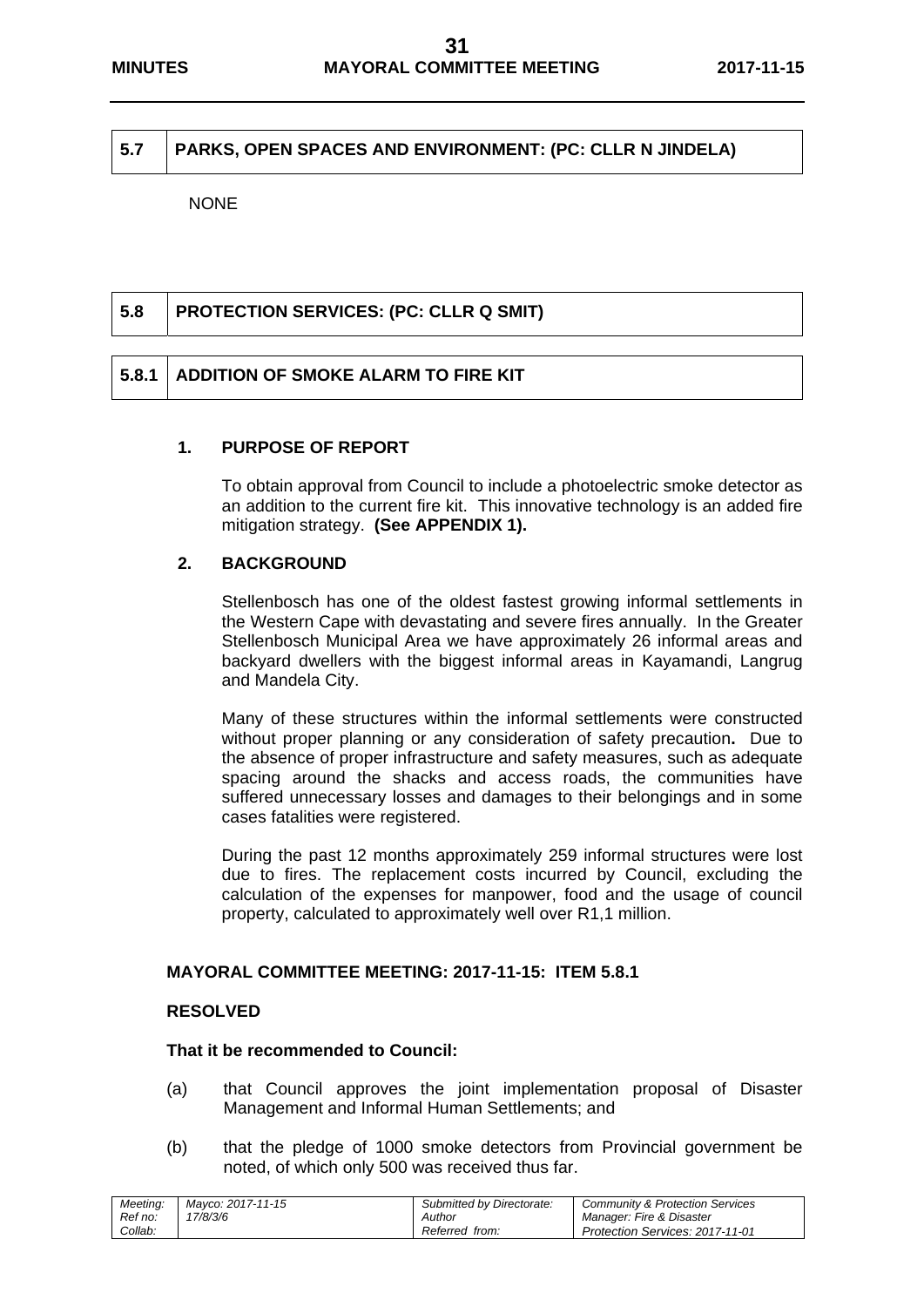#### **5.8.2 FESTIVE SEASON READINESS**

#### **1. PURPOSE OF REPORT**

To provide an overview of the organisational readiness for the upcoming festive season starting from November 2017 until February 2018. The plans focus on the deployment of staff and resources in the WC024. (See attached plans: **Annexures 1-3**).

#### **2. BACKGROUND**.

The Festive Season period, commencing in November 2017 and running well into the New Year, bring increased risk of incidents that could adversely affect public safety as well as the delivery of services by the Stellenbosch Municipality. This is mainly brought about by an influx of visitors and increased leisure activities such as events and festivities during this period.

#### **3. DISCUSSION**

The purpose of the Festive Readiness Plan is to identify possible public safety and service delivery risks, and to mitigate against such risks through appropriate operational and resource planning. Various risks such as road traffic accidents, safety and security at municipal facilities, fires and medical emergencies, amongst others, have been identified and flagged in the respective operational plans. In the unfortunate event of an unforeseen incident happening, that warrants multiple discipline coordination, a Joint Operations Committee (JOC) meeting will be activated. Our strategy is based on a twenty-four hour operational vigilance with the aim of creating a safe environment, preserve life and to protect property.

#### **MAYORAL COMMITTEE MEETING: 2017-11-15: ITEM 5.8.2**

#### **RESOLVED**

#### **That it be recommended to Council:**

that the organizational readiness plans for the 2017/18 Festive Season, be noted.

| Meetina: | Mavco: 2017-11-15 | Submitted by Directorate: | <b>Community &amp; Protection Services</b> |
|----------|-------------------|---------------------------|--------------------------------------------|
| Ref no:  |                   | Author                    |                                            |
| Collab:  |                   | Referred from:            |                                            |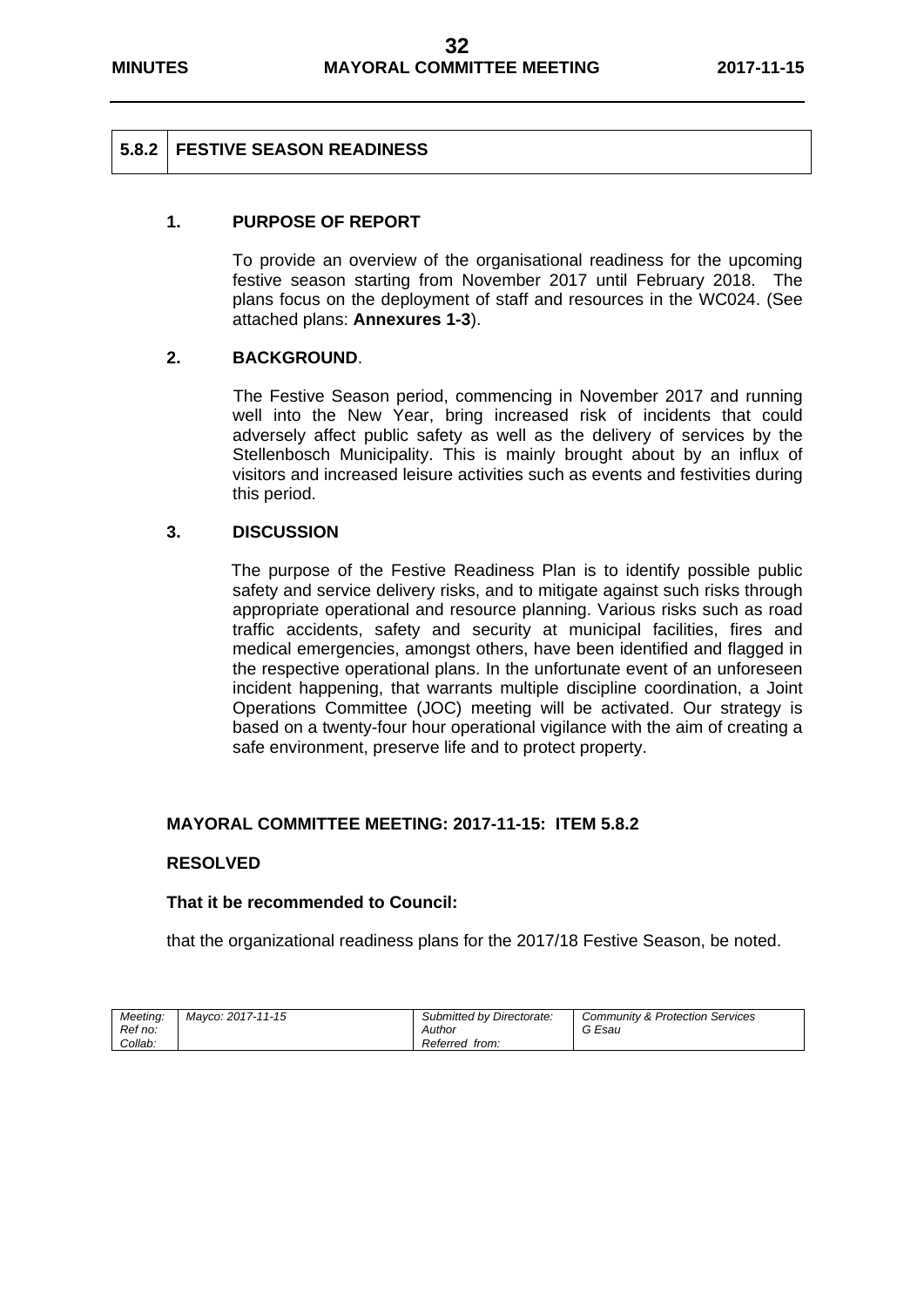|  | $\vert$ 5.9 $\vert$ YOUTH, SPORT AND CULTURE: (PC: XL MDEMKA (MS)) |
|--|--------------------------------------------------------------------|
|--|--------------------------------------------------------------------|

#### **5.9.1 SPORTS GROUNDS: WRITING OFF OUTSTANDING DEBT**

#### **1. PURPOSE OF THE REPORT**

The purpose of the report is two-fold:

- (a) To obtain approval from Council to write-off the balance of the long outstanding accumulated debts of all sport councils in the Greater Stellenbosch practicing sport on municipal land.
- (b) That the request of Stellenbosch Golf Club to write off their property rates be dealt with in terms of their lease agreement under stipulation (23) and be referred for arbitration.

#### **2. BACKGROUND**

Currently all the sports clubs are in arrears regarding their financial responsibilities towards Stellenbosch Municipality. All the existing contracts lapsed and the department is in the process of signing new lease agreements with all the sports councils.

This item is to inform the Council of the current situation and to obtain approval to write off the outstanding debts.

#### **MAYORAL COMMITTEE MEETING: 2017-11-15: ITEM 5.9.1**

#### **RESOLVED**

That this item be withdrawn.

| Meeting:<br>Ref no: | Mavco: 2017-11-15 | Submitted by Directorate:<br>Author | <b>Community &amp; Protection Services</b><br>Esau<br>G |
|---------------------|-------------------|-------------------------------------|---------------------------------------------------------|
| Collab:             |                   | Referred from:                      |                                                         |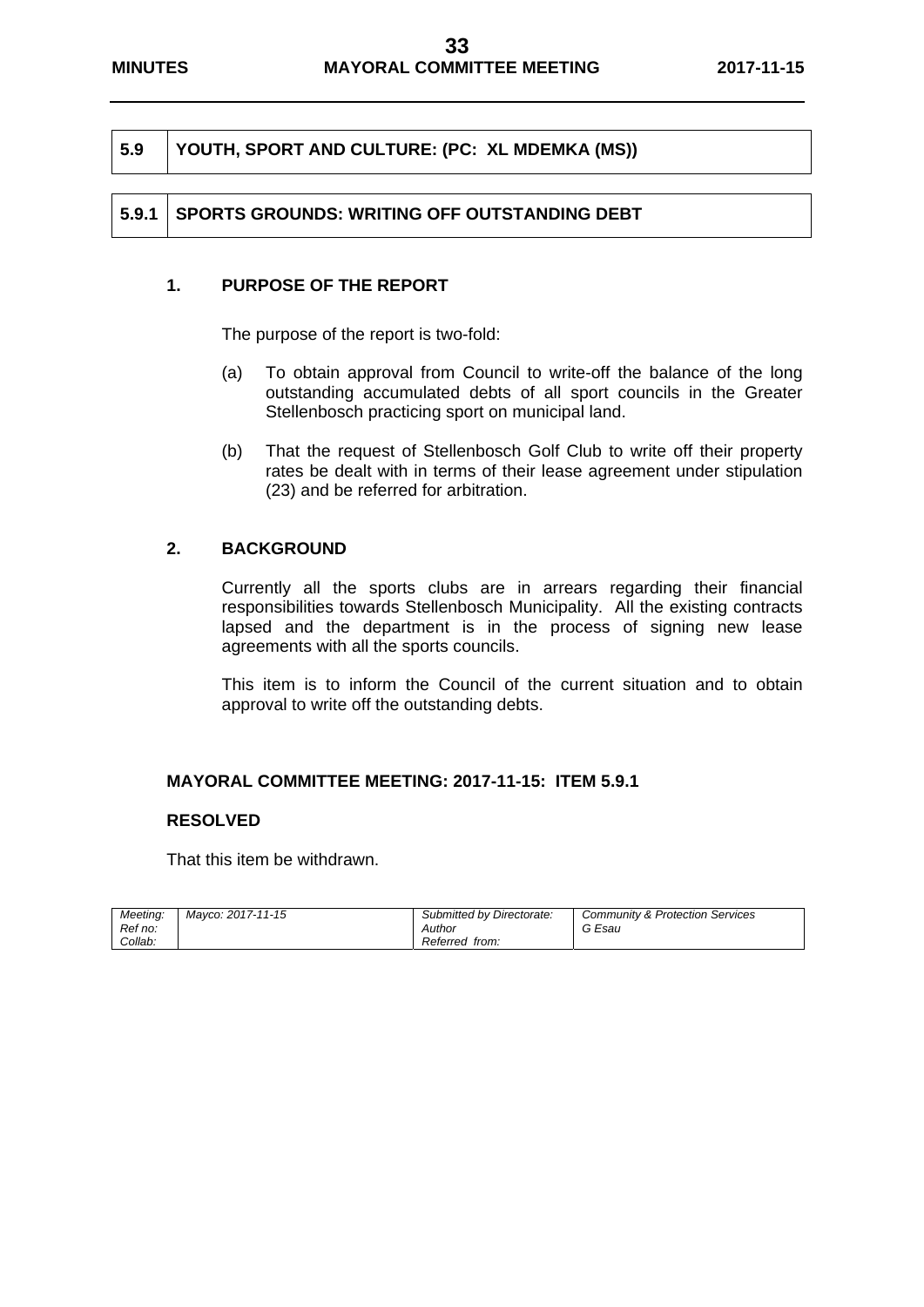#### **5.9.2 REPORT ON THE PROGRESS OF THE IMPLEMENTATION OF THE SPORT FACILITIES MANAGEMENT PLAN: DRAFT LEASE AGREEMENTS**

#### **1. PURPOSE OF REPORT**

To obtain Council approval to commence with signing the draft lease agreements for the various Sport Council categories in the Greater Stellenbosch.

#### **2. BACKGROUND**

#### **2.1 Adoption of the Sport Facilities Management Plan**

The adopted Sport Facilities Management Plan as accepted by Council in 2016 was the culmination of a process that started in 2011:

- (i) In 2011 the proposed sport plan was created by the Department and circulated internally and externally for review. A draft was then tabled to Council. Various concerns were raised relating to the Sport Plan and it was requested to create a new draft.
- (ii) The second draft was submitted to Council in 2012 and it was recommended that a process of consultation with all stakeholders must be done.
- (iii) A workshop with the Stellenbosch Sport and Recreation Association (SSRA) was held in 2013 and the proposed plan was discussed with the Stellenbosch Sport and Recreation Association (SSRA) and its member Sport Councils. There was no consensus from the SSRA and the member Sport Councils to the stipulations in the plan especially relating to the conditions of the rental agreements.
- (iv) The categories in the sport plan were clarified and in June 2014 a special workshop was held with all the member Sport Councils of the SSRA. Various presentations were given on the different elements of the Sport Plan and how it links up with the National Sport and Recreation Plan. A special report was created and distributed to all stakeholders.
- (v) The draft plan was then presented to Council again but concerns were raised relating to the stipulations within the categories of different sport grounds. A draft lease agreement was created but this lease agreement could not be used for all the categories. Various stakeholders expressed concerns relating the current draft and more clarity were required.
- (vi) A discussion document was created and distributed to all Sport Councils and the SSRA relating to the sport plan in December 2015.
- (vii) A workshop was held 9 December 2015 with the Stellenbosch Sport and Recreation Association (SSRA) and Sport Councils that discussed the key elements of the sport plan and the broader understanding of the National Sport and Recreation Plan (=NSRP)
- (viii) A strategic meeting in January 2016 was held by the department with Director Esau and the Municipal Councillor Retief relating to the progress and processes to be followed
- (ix) Two special meetings were held in February 2016 with the Stellenbosch Sport and Recreation Association (SSRA) executive to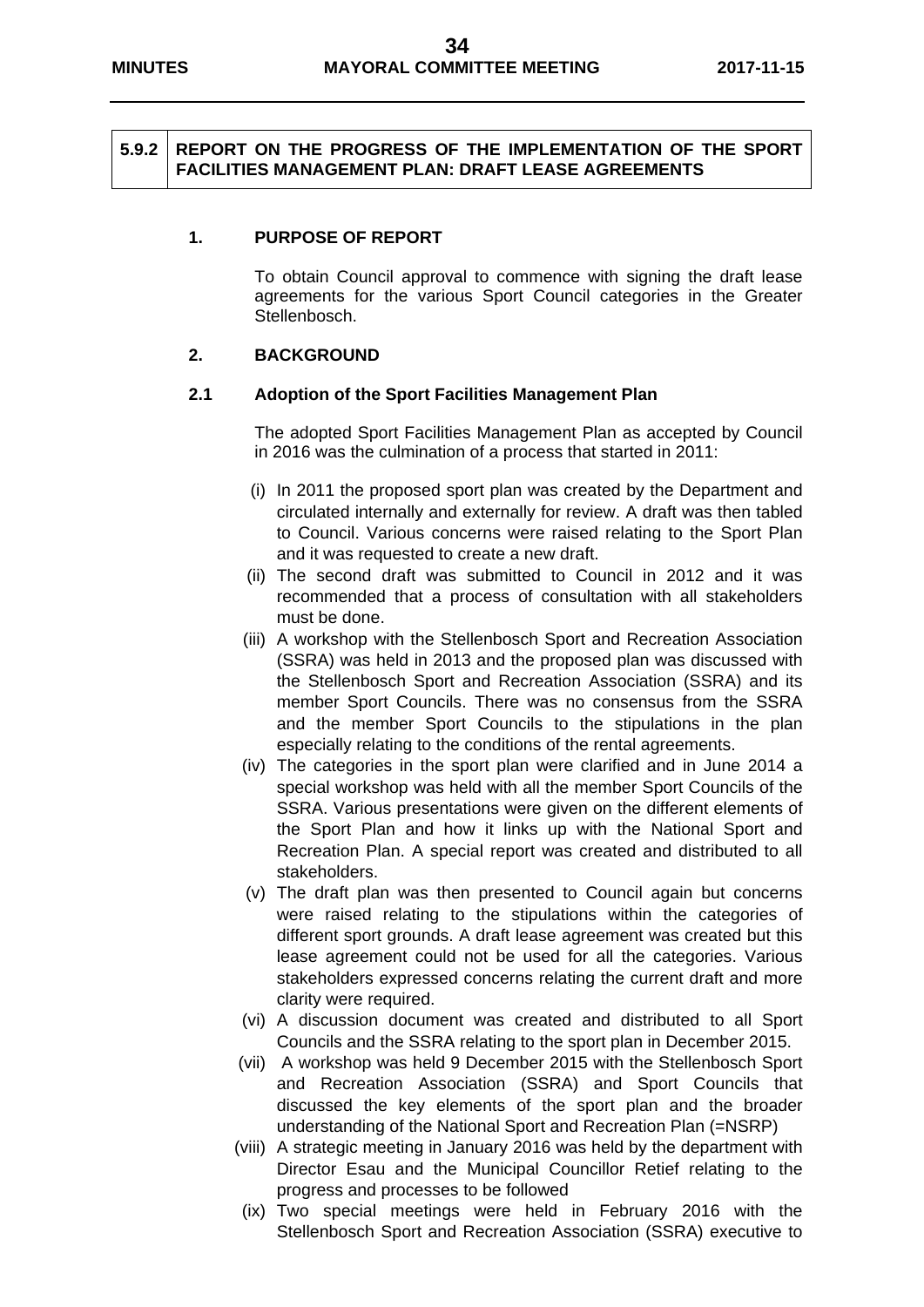clarify concerns and uncertainties relating to the rollout and implementation of the Sport Plan.

- (x) A follow up session with the Stellenbosch Sport and Recreation Association (SSRA) and Sport Councils were held 18 February 2016 to explain the process relating to the rollout of the Sport Plan and the briefing sessions that will explain clearly to each individual Sport Council the Sport Plan and the lease agreement
- (xi) A roadshow was done in which the Sport Plan was explained and the basic stipulations of the lease agreements were highlighted. This roadshow was completed in May 2016.
- (xii) The Sport Plan was adopted in June 2016.

#### **MAYORAL COMMITTEE MEETING: 2017-11-15: ITEM 5.9.2**

#### **RESOLVED**

#### **That it be recommended to Council:**

- (a) that Council approves the terms and conditions of the rental agreements for each category;
- (b) that Council approves the proposed rental tariffs for each Sport Council category and that these tariffs be reviewed annually;
- (c) that the Lease Agreements be approved for a one year period with an annual review; should the lessee not fulfil the obligations in terms of the lease agreement, the sporting facility will fall back to Council; and
- (d) that once the lease agreements have been signed with the entities, the outstanding debts will be submitted to Council for consideration of writing off those debts.

| Meetina: | Mavco: 2017-11-15 | Submitted by Directorate: | Community & Protection Services |
|----------|-------------------|---------------------------|---------------------------------|
| Ref no:  |                   | Author                    | G Esau                          |
| Collab:  |                   | Referred from:            |                                 |